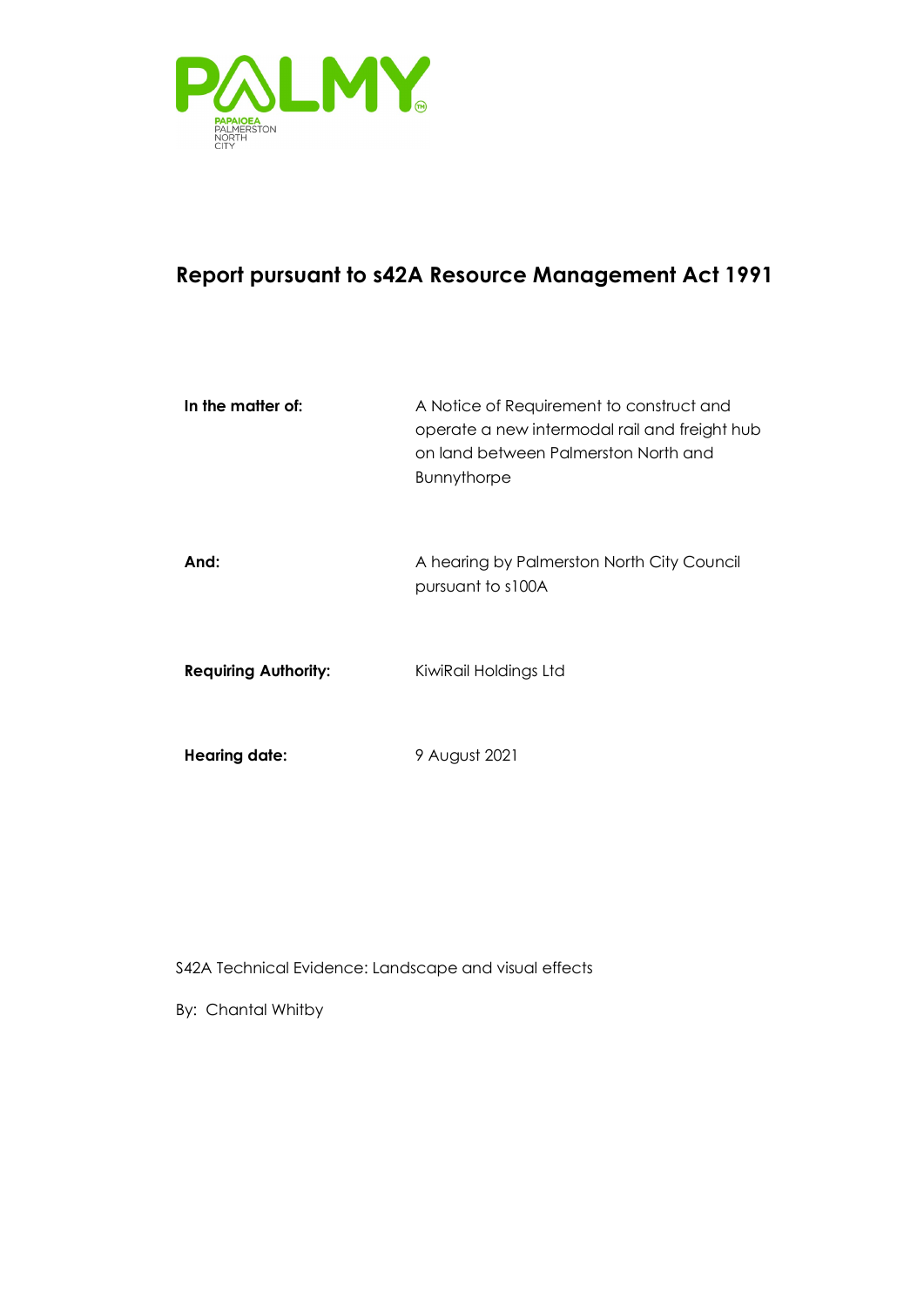# <span id="page-1-0"></span>**1 Executive Summary**

1. I have reviewed the Notice of Requirement ("NoR") and the material relating to the landscape and visual effects, including the AEE and the Landscape and Visual Effects Assessment ("LVA"). As part of this review I have highlighted several key issues.

## <span id="page-1-1"></span>**1.1 Methodology**

- 2. The LVA conflates landscape and natural character mitigation measures. This looks to be a consequence of the existing environment description not separately identifying key attributes of landscape character and natural character. It appears that the conflation of landscape and natural character mitigation influences the "positive moderate" effects conclusion reached for natural character.
- 3. The LVA identifies three spatial scales as part of the existing environment description. However, it is unclear how much weighting has been placed on each of these scales when assessing effects. As such, it is unclear if effects conclusions have been diluted by focusing the assessment at a scale which is inappropriately broad.
- 4. The landscape character analysis has been compartmentalised into natural landscape and urban landscape. This division overlooks the existing overall rural character of the area, which is neither overly natural nor urban. Recognising the overall rural character of the area assists in acknowledging the fundamental change the Freight Hub will have on the existing environment.
- 5. No visual simulations have been provided. Visual simulations would have been useful to illustrate the design concept of the Freight Hub, such as building, wall and lighting heights in relation to the site boundary and adjacent houses, as well as mitigation that could be expected from planting in the short to medium term. Further, while a series of streets and properties which will be particularly affected by the Freight Hub have been identified, viewpoints from these areas have not been provided. This makes it difficult to reliably predict the effects on these streets and properties, and/or the effectiveness of proposed mitigation measures.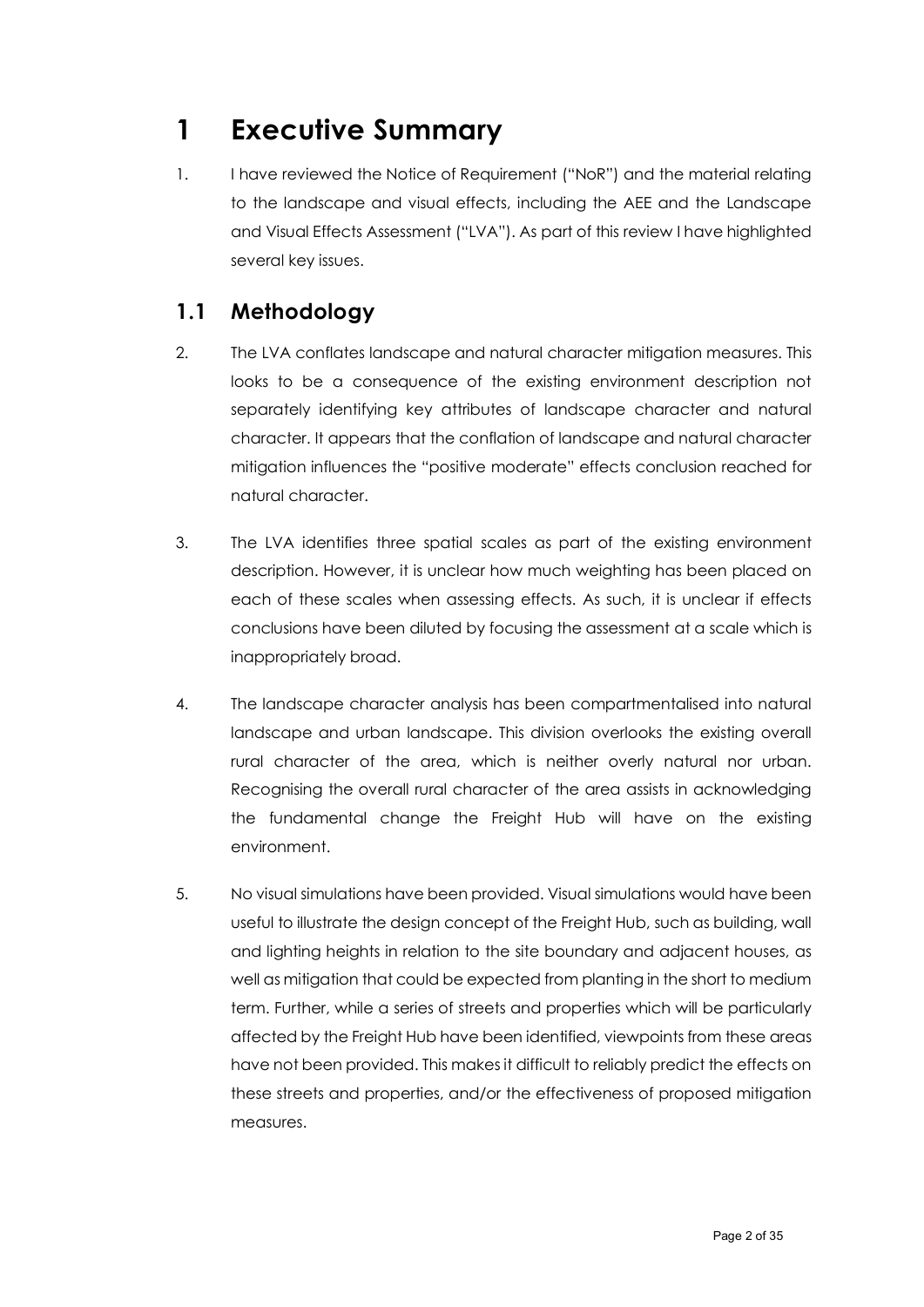#### <span id="page-2-1"></span>**1.2 Effects assessment**

- 6. The LVA concludes that effects on natural character will be "positive moderate". The reasoning for this conclusion is unclear. I consider it is more likely that natural character effects will be adverse, rather than positive.
- 7. Overall, the adverse effects of construction will be high to moderate-high on landscape character and visual amenity, with the construction process occurring over 20 years. These effects will occur over a long time. It is unclear if effects of the Freight Hub are expected to remain high to moderate-high post-construction or if the effects conclusion relates only to construction.
- 8. The LVA identifies cultural and historical values in the existing landscape character description, including the importance of the area to mana whenua and the significance of some historical sites and buildings within the designation and surrounding context. However, cultural and historical values are not considered as part of the assessment of effects, therefore, it is unclear how the Freight Hub will affect these identified values.
- 9. Lighting and noise effects are not addressed in the LVA. Lighting and noise can influence landscape and natural character, as well as amenity.
- 10. I consider that several mitigation measures are incorrectly classified as positive effects. My understanding is that mitigation involves the reduction or lessening of adverse effects, rather than the creation of positive outcomes. As such, misclassifying mitigation measures as positive effects has the potential to skew the overall assessment.
- 11. Cumulative effects have not been considered in the LVA but are relevant considerations, pursuant to relevant policy in the Horizons One Plan.[1](#page-2-0)

### <span id="page-2-2"></span>**1.3 Relevant Policy**

12. The LVA identifies relevant statutory provisions but provides no analysis of these. In particular, Objective 6-2, and Policy 6-8 of the Horizons One Plan require assessment. It is not shown that the NoR will or can align with relevant policy.

<span id="page-2-0"></span><sup>&</sup>lt;sup>1</sup> Objective 6-2: b.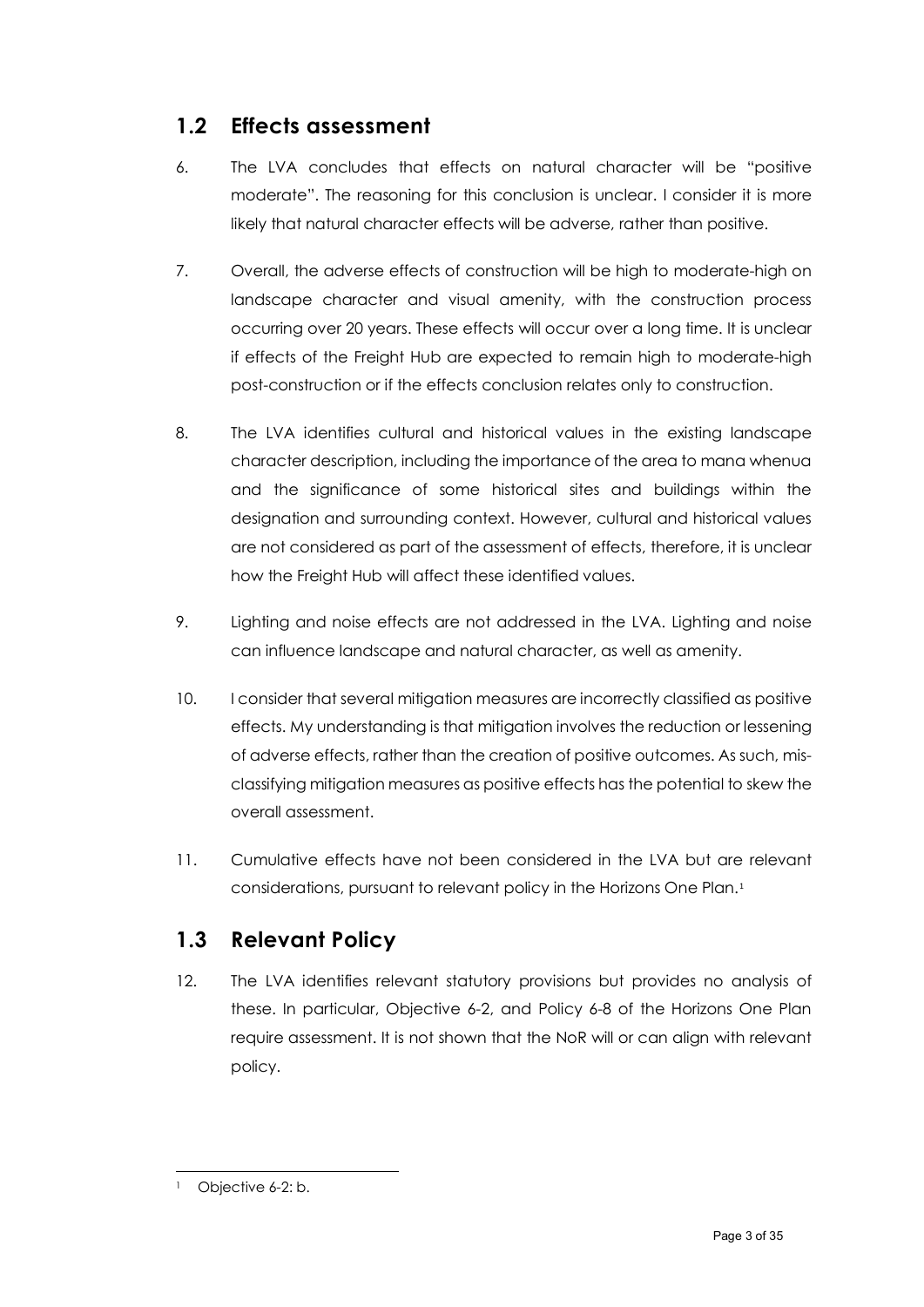### <span id="page-3-0"></span>**1.4 Proposed mitigations**

- 13. The LVA recommends the early implementation of mitigation planting. However, the practicality of this recommendation and guaranteeing that planting will occur early enough to mitigate effects (particularly along Sangsters Road) of construction and the initial operation of the Freight Hub is uncertain.
- 14. The LVA relies on the North East Industrial ("NEI") Design Guide for addressing detailed design. The North East Industrial Zone ("NEIZ") accounts for approximately the southern third of the Freight Hub, with the northern extent of the site situated near the village of Bunnythorpe. The character of the environment at this northern boundary differs from the NEIZ. As such, I do not consider the NEI Design Guide as suitable for addressing the design of the Freight Hub as a whole.

### <span id="page-3-1"></span>**1.5 Conditions**

15. Several recommendations and desired design outcomes have been proposed in the LVA. However, these are not clearly incorporated into the draft conditions advanced by KiwiRail. I recommend several conditions to further strengthen the Freight Hub conditions and to provide greater certainty of outcome and responsiveness to predicted effects.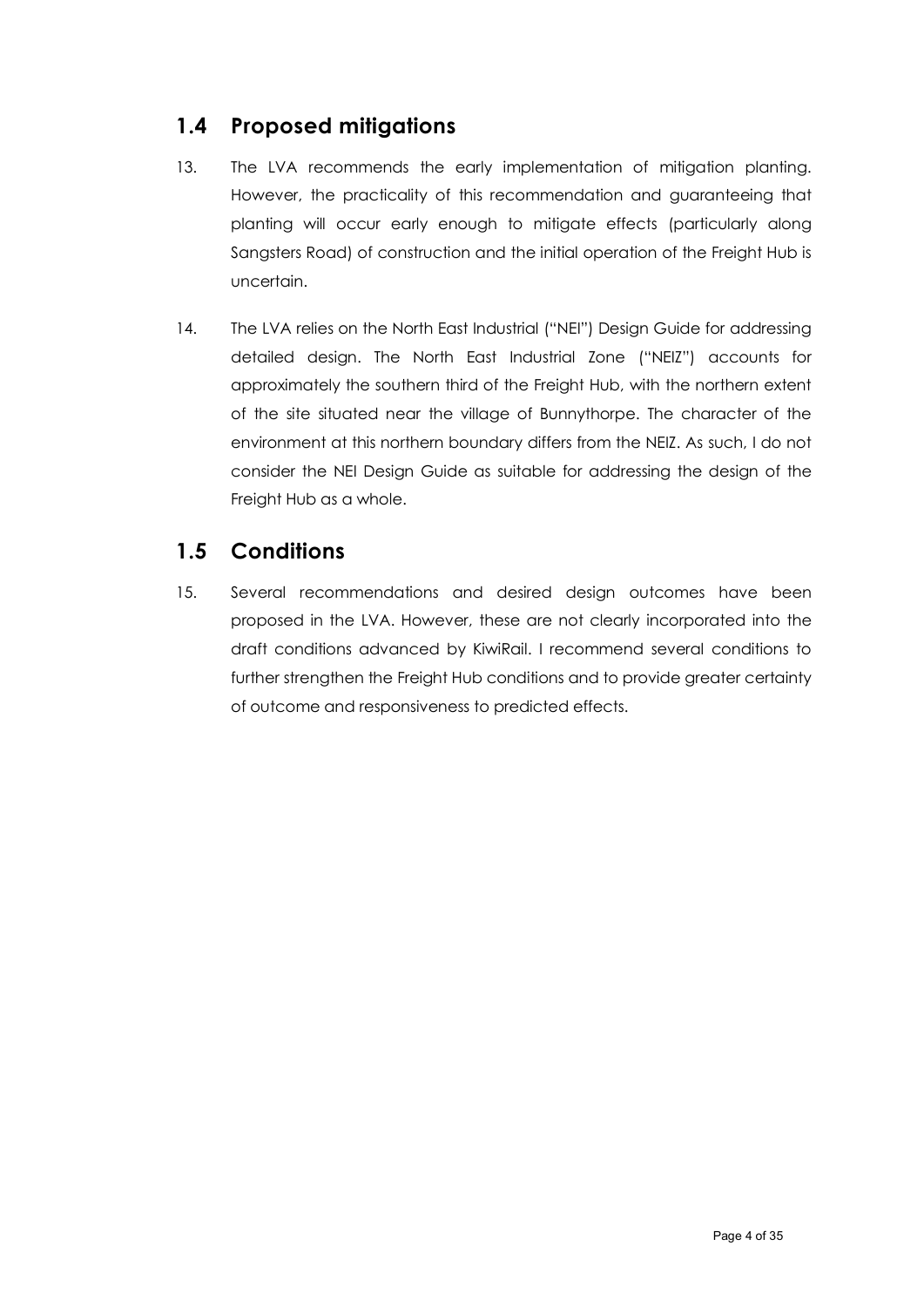# **Contents**

| $\mathbf{1}$   | <b>EXECUTIVE SUMMARY</b>                           | $\boldsymbol{2}$        |
|----------------|----------------------------------------------------|-------------------------|
| 1.1            | Methodology                                        | $\overline{\mathbf{2}}$ |
| 1.2            | <b>Effects assessment</b>                          | 3                       |
| 1.3            | <b>Relevant Policy</b>                             | $\mathbf{3}$            |
| 1.4            | <b>Proposed mitigations</b>                        | 4                       |
| 1.5            | <b>Conditions</b>                                  | 4                       |
| $\mathbf{2}$   | <b>INTRODUCTION</b>                                | 8                       |
| 3              | <b>BACKGROUND AND SCOPE OF EVIDENCE</b>            | 8                       |
| 3.1            | <b>Background</b>                                  | 8                       |
| 3.2            | Scope of evidence                                  | 9                       |
| 3.3            | <b>Reports and material considered</b>             | 10                      |
| 3.4            | Site visit                                         | 11                      |
| 3.5            | <b>Statutory Context</b>                           | 11                      |
| 4              | <b>EXISTING ENVIRONMENT</b>                        | 11                      |
| 5              | <b>DATA COLLECTION AND ASSESSMENT TECHNIQUES</b>   | $12 \,$                 |
| 5.1            | Conflation of landscape and natural character      | 12                      |
| 5.2            | Ambiguity of spatial scales                        | 13                      |
| 5.3            | <b>Compartmentalisation of landscape character</b> | 13                      |
| 5.4            | Absence of visual simulations and viewpoints       | 13                      |
| 6              | <b>PROJECT EFFECTS</b>                             | 15                      |
| 6.1            | <b>Conclusions on natural character effects</b>    | 16                      |
| 6.1.1<br>6.1.2 | Naturalised channel                                | 16<br>17                |
| 6.1.3          | Stormwater ponds<br>Natural science                | 18                      |
|                |                                                    |                         |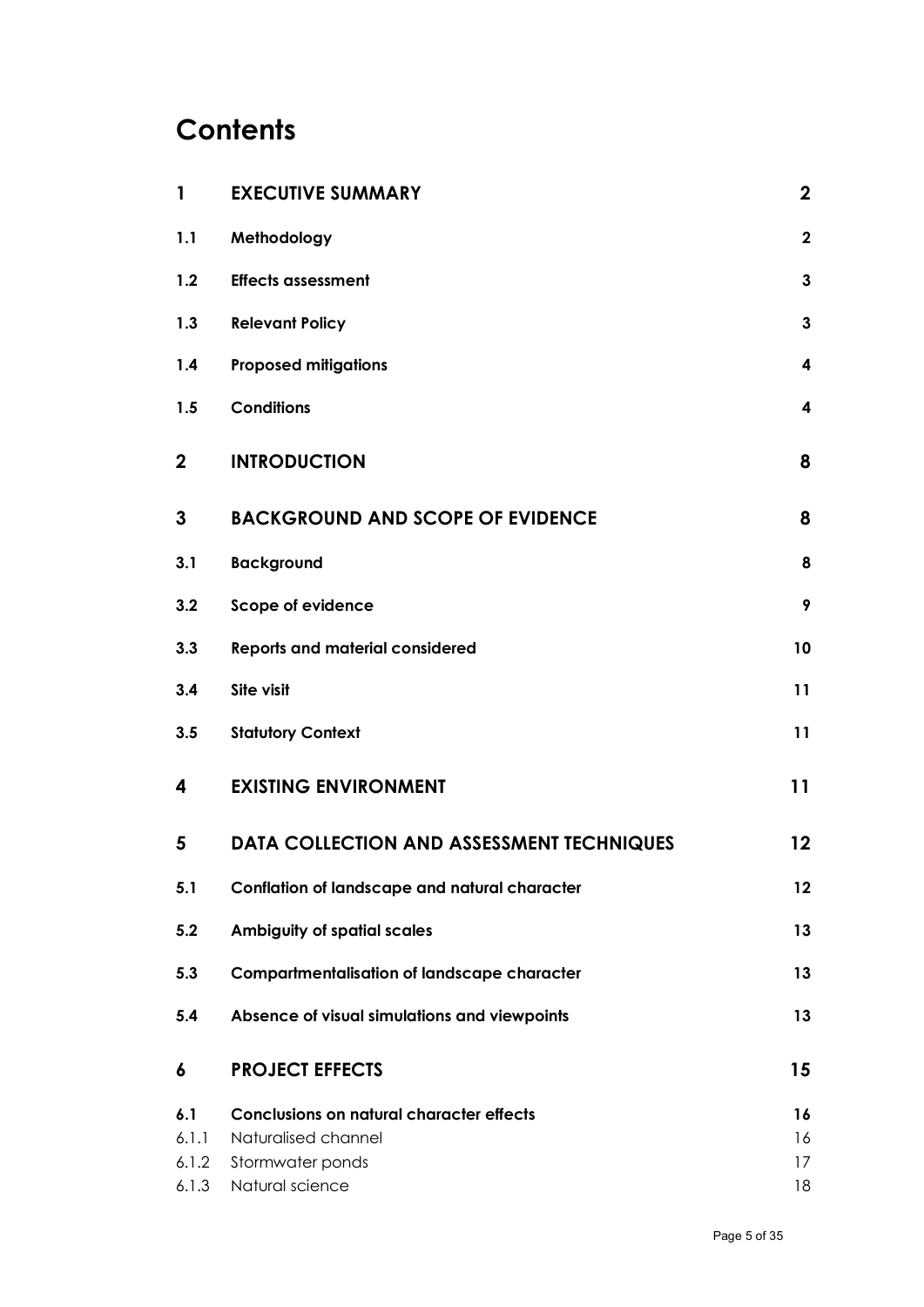| 6.1.4<br>6.1.5          | Conflation of landscape and natural character mitigation<br>Integrated river margin | 18<br>19 |
|-------------------------|-------------------------------------------------------------------------------------|----------|
| 6.1.6                   | Adverse effects on natural character                                                | 19       |
| 6.2                     | Degree of landscape and visual amenity effects                                      | 20       |
| 6.3                     | <b>Consideration of cultural and historical values</b>                              | 21       |
| 6.4                     | <b>Consideration of lighting and noise effects</b>                                  | 21       |
| 6.5                     | Mitigation measures considered as positive effects                                  | 22       |
| 6.6                     | <b>Cumulative effects assessment</b>                                                | 22       |
| 6.7                     | <b>Meeting statutory obligations</b>                                                | 22       |
| $\overline{\mathbf{z}}$ | <b>MITIGATION AND ENVIRONMENTAL OFFSETTING</b>                                      | 23       |
| 7.1                     | Practicality of early mitigation planting                                           | 23       |
| 7.2                     | Appropriateness of the NEI Design Guide                                             | 24       |
| 8                       | <b>REVIEW OF SUBMISSIONS</b>                                                        | 24       |
| 8.1                     | <b>Rural character</b>                                                              | 24       |
| 8.2                     | Natural darkness of the night sky                                                   | 25       |
| 8.3                     | <b>Views</b>                                                                        | 25       |
| 8.4                     | <b>Visual graphics</b>                                                              | 26       |
| 8.5                     | Landscape and visual amenity effects                                                | 26       |
| 8.6                     | <b>Historic values</b>                                                              | 27       |
| 8.7                     | <b>Cultural values</b>                                                              | 27       |
| 8.8                     | Iwi collaboration                                                                   | 28       |
| 8.9                     | <b>Community consultation</b>                                                       | 28       |
| 8.10                    | <b>Landscape planting</b>                                                           | 28       |
| 8.11                    | <b>Timing of mitigation planting</b>                                                | 28       |
| 8.12                    | <b>Planting maintenance</b>                                                         | 29       |
| 8.13                    | <b>Conditions</b>                                                                   | 29       |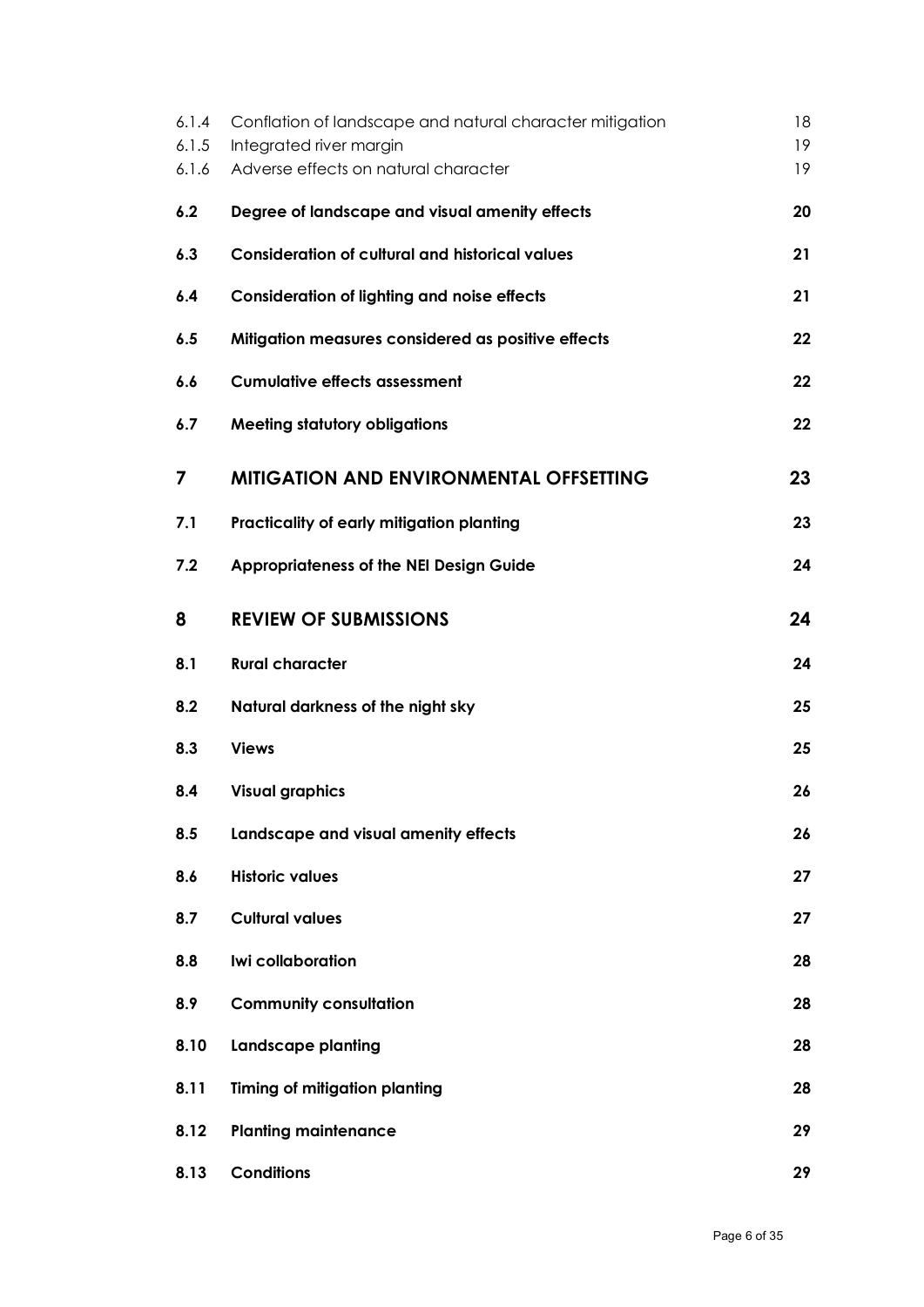| 8.14 | <b>Alternative options</b>          | 29 |
|------|-------------------------------------|----|
| 9    | <b>DRAFT REQUIREMENT CONDITIONS</b> | 30 |
| 9.1  | <b>Design framework</b>             | 30 |
| 9.2  | Landscape plan                      | 32 |
| 9.3  | <b>Planting establishment plan</b>  | 33 |
| 10   | <b>CONCLUSIONS</b>                  | 34 |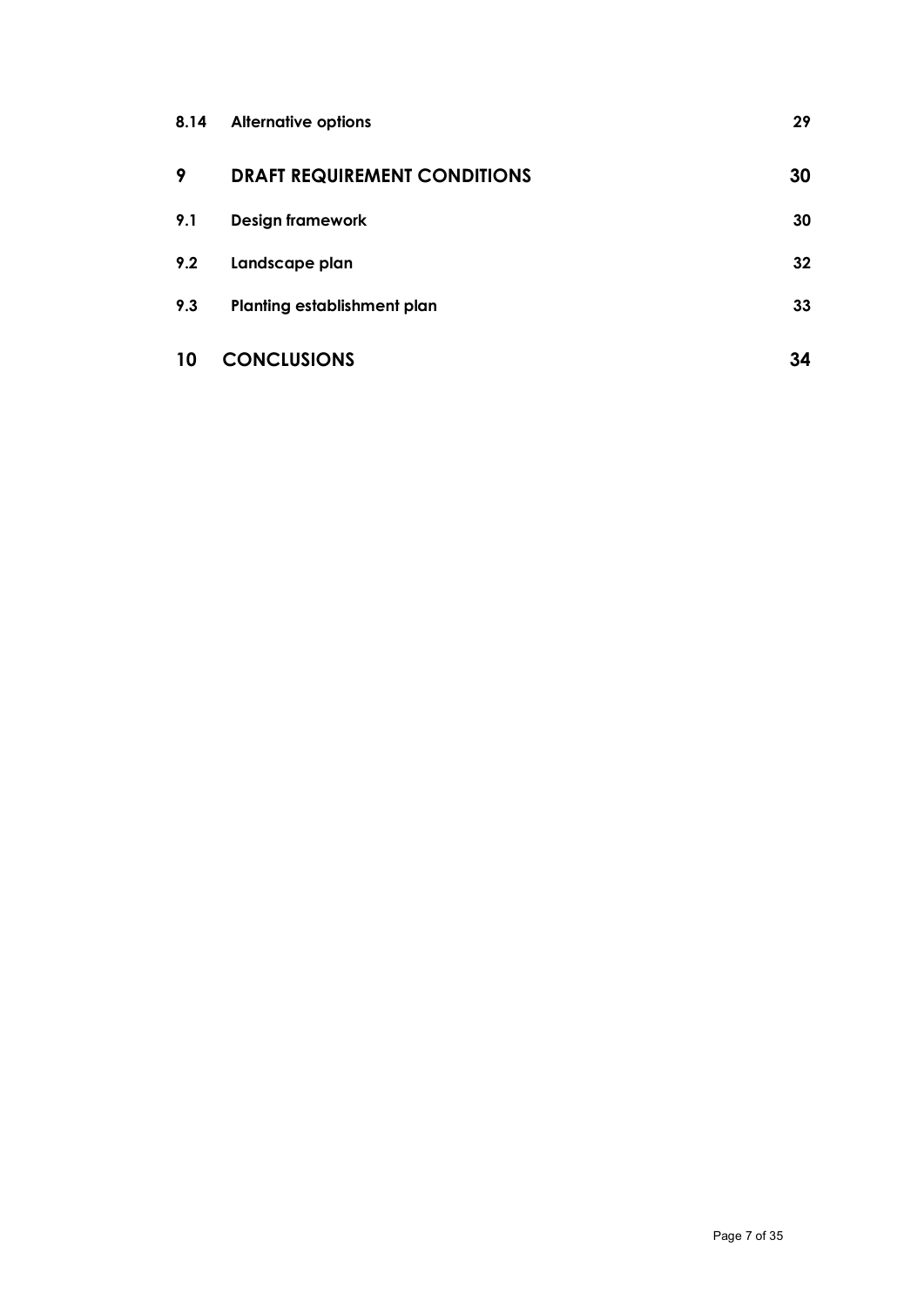# <span id="page-7-0"></span>**2 Introduction**

- 16. My full name is Chantal Louise Whitby. I hold the qualification of Bachelor of Landscape Architecture (with honours) and Master of Science in Environmental Management (with distinction). I am a landscape architect, with eight years of experience in landscape architecture.
- 17. I have prepared this evidence on behalf of the determining authority, Palmerston North City Council, in relation to the NoR for the KiwiRail Regional Freight Hub ("the Freight Hub") lodged by KiwiRail Holdings Ltd ("KiwiRail"). I understand that my evidence will accompany the planning report being prepared by the determining authority under section 42A of the Resource Management Act 1991.
- 18. I am a landscape architect at Hudson Associates. The practice consults on projects throughout New Zealand, with a particular focus on landscape assessment, subdivision, large scale design, and infrastructure. I was recently involved in the Te Ahu a Turanga – Manawatū Tararua Highway Project as an s42A expert. I am a registered landscape architect member of the New Zealand Institute of Landscape Architects. I am also a core committee member of the New Zealand Association for Impact Assessment and an associate member of the Environment Institute of Australia and New Zealand, as well as a coordinator for their Far South branch. I have undertaken landscape character, natural character and visual amenity assessments for projects across a range of areas in New Zealand.
- 19. I confirm that I have read the Code of Conduct for Expert Witnesses in the Environment Court Practice Note 2014 and that I agree to comply with it. I confirm that I have considered all the material facts that I am aware of that might alter or detract from the opinions that I express, and that except where I state I am relying on information provided by another party, the content of this evidence is within my area of expertise.

# <span id="page-7-1"></span>**3 Background and Scope of Evidence**

### <span id="page-7-2"></span>**3.1 Background**

20. KiwiRail is seeking to designate approximately 177.7 hectares of land between Palmerston North Airport and Bunnythorpe for a new Regional Freight Hub.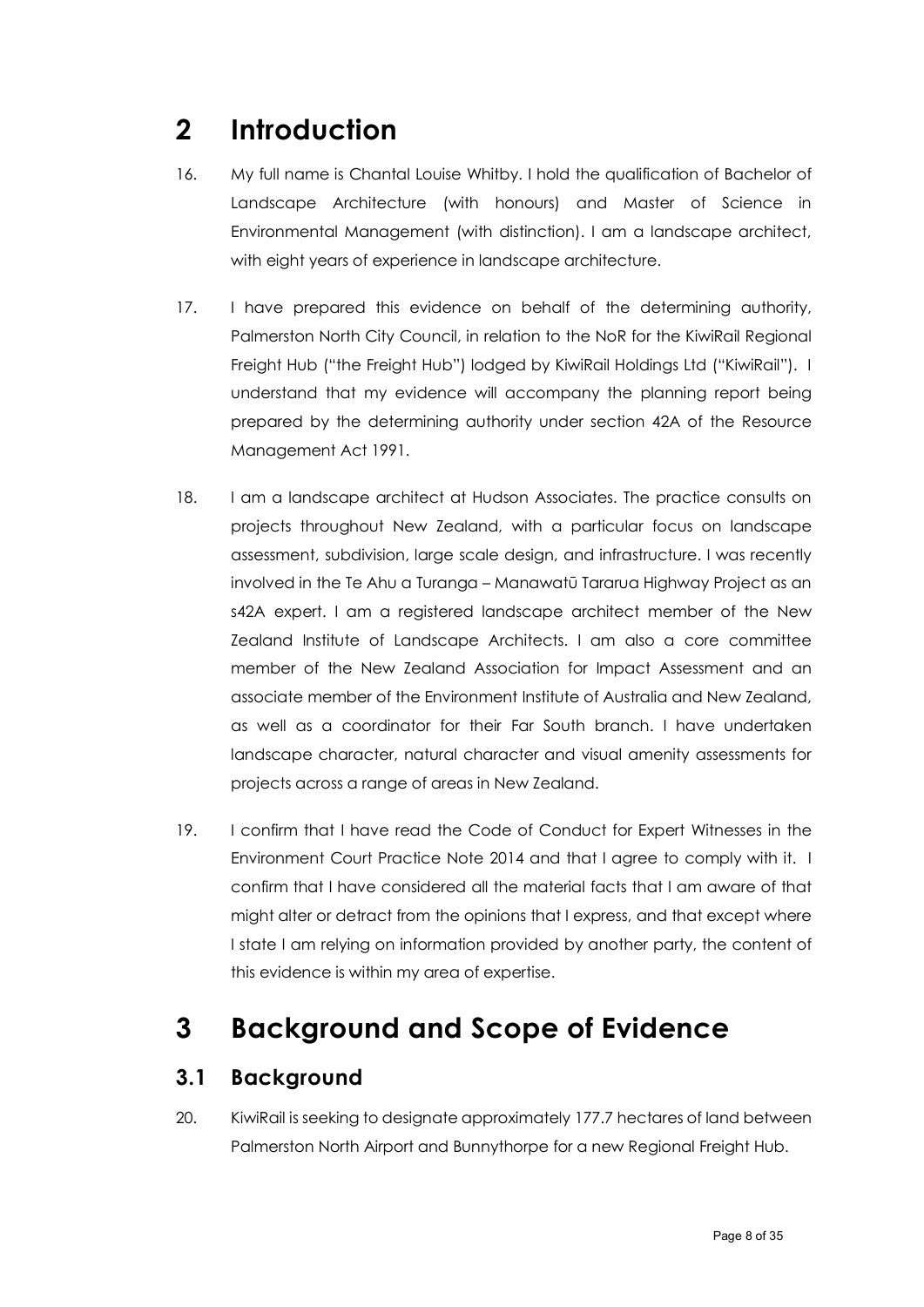- 21. The Freight Hub will consist of a centralised hub incorporating tracks, marshalling yards, maintenance and service facilities, a train control and operation centre, freight handling and storage facilities (including for logs and bulk liquids), provision of access, including road and intersection upgrades where required, and specific mitigation works including noise walls/bunds, stormwater management devices and landscaping. In addition, the North Island Main Trunk rail line will be relocated to sit within the new designation area and directly adjacent to the Regional Freight Hub. The activities that take place at KiwiRail's Tremaine Avenue freight yard (apart from the passenger terminal and the network communications centre) will be relocated to the new site to form part of the new Regional Freight Hub.
- 22. A detailed description of the Freight Hub is set out in 6.3 of the AEE submitted by the applicant and a summary description in the s42A Planning Assessment.
- 23. The largest buildings proposed in the Freight Hub will have heights between 11m and 16m,<sup>[2](#page-8-1)</sup> as well as some lighting poles with heights up to 22.1m. A 'naturalised channel' will be constructed within the Freight Hub to convey one of the Mangaone Stream tributaries, while others will be culverted under the site. Areas of mitigation planting are proposed within and around the boundaries of the Freight Hub.

### <span id="page-8-0"></span>**3.2 Scope of evidence**

- 24. I have been asked to assess the landscape character, natural character and visual amenity elements of the NoR. My assessment considers the following matters:
	- a. Key issues in contention.
	- b. The statutory context.
	- c. An overview of the existing environment in terms of the scale and nature of the landscape and visual amenity values.
	- d. Adequacy of the applicant's investigations and interpretation of the findings of those investigations.

<span id="page-8-1"></span><sup>2</sup> In paragraph 1 of Technical Report E, the tallest buildings are described as 11m and 14m. In paragraph 1.6 the KiwiRail maintenance facilities are described as having a maximum height of 16m. The air quality Section 92 response clarifies that these maintenance facilities are buildings.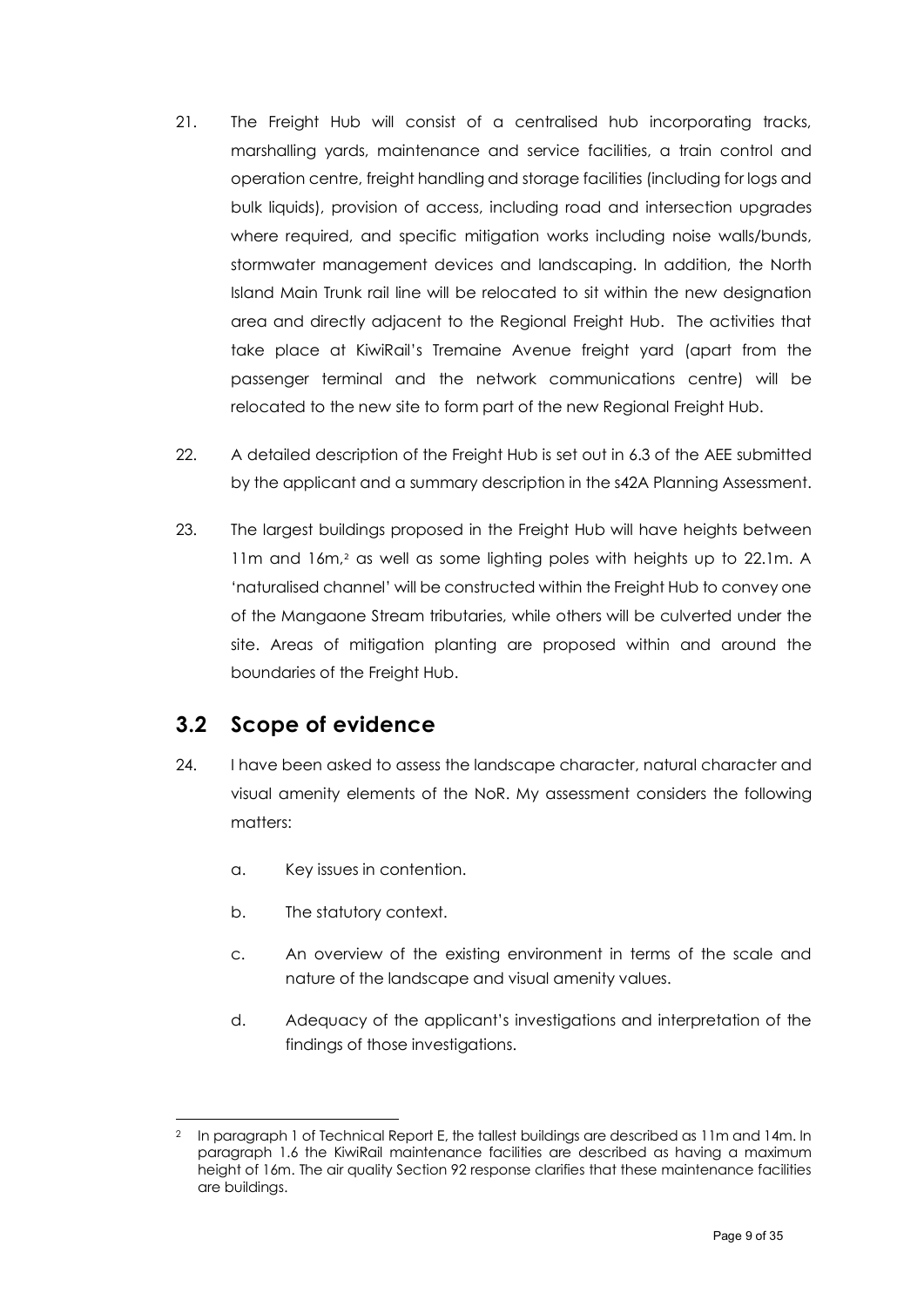- e. Likely key effects (positive and adverse) on the environment of allowing the Freight Hub.
- f. Appropriateness of any proposed mitigation measures.
- g. Submissions relating to rural character, natural darkness of the night sky, views, visual graphics, landscape and visual amenity effects, historic values, cultural values, iwi collaboration, community consultation, landscape planting, timing of mitigation planting, planting maintenance, conditions, and alternative options.
- h. Any other matters.
- 25. My evidence should be read in conjunction with expert evidence of the other experts that have contributed to the s42A Planning Assessment. In particular, the evidence of Ms Quinn, Mr Arseneau and Ms Baugham, Mr Lloyd, Mr Wright and Ms Linzey are relevant to the consideration of matters I address.

#### <span id="page-9-0"></span>**3.3 Reports and material considered**

- 26. As part of preparing this statement of evidence, I have read the following reports and documents:
	- Technical Report E Landscape and Visual Effects Assessment
	- Technical Report E Appendix 1 Context Photographs
	- Appendix A Regional Freight Hub Further Information Request
	- Notice of Requirement and Assessment of Environmental Effects KiwiRail Regional Freight Hub (AEE)
	- Appendix F MCA Summary Report
	- Appendix F10 MCA Visual and Landscape Assessment
	- Appendix 3 Notice of Requirement Conditions
	- Technical Report A Design, Construction and Operation
	- Technical Report F Assessment of Ecological Values and Effects
	- Technical Report G Stormwater Flooding Assessment
	- Technical Report J Social Impact Assessment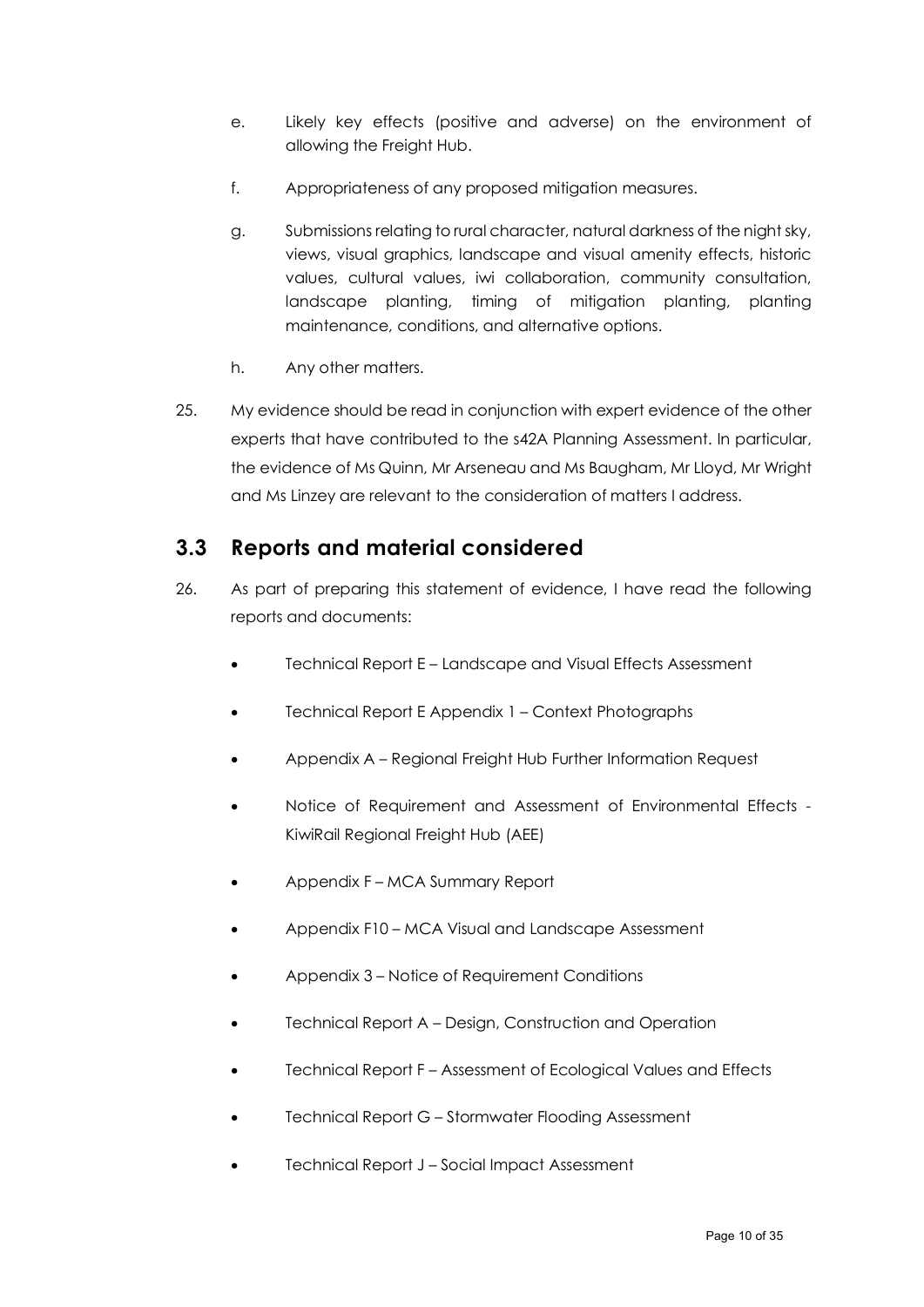- Technical Report D Acoustic Assessment
- Technical Report H A Preliminary Analysis of the Archaeological Potential at the Proposed Site for a Regional Freight Hub
- Technical Report H Appendices

#### <span id="page-10-0"></span>**3.4 Site visit**

27. I undertook a site visit on the  $2<sup>nd</sup>$  of November 2020, as well as on the 1st of April 2021, and am familiar with the surrounding environment.

### <span id="page-10-1"></span>**3.5 Statutory Context**

- 28. The statutory documents and provisions relevant to the evaluation of the NoR have been set out in the s42A Planning Assessment. For the purposes of preparing this evidence, I have had specific regard to the following statutory provisions and direction that are particularly relevant to the topic area I address:
	- The Resource Management Act 1991, specifically Section 6(a) and Section 7(c).
	- Horizons Council One Plan, particularly Objective 6.2, Policy 6-8 and Policy 6-9.
	- The Palmerston North District Plan, including Section 9: Rural Zone (specifically Objective 3) and Section 12A: North East Industrial Zone.

## <span id="page-10-2"></span>**4 Existing Environment**

29. The existing environment is largely characterised by its rural environment. Open vistas and paddocks, as well as rural and rural-residential lots contribute to the character of the site and its immediate context. To the south, industrial activities are also present, including in the NEIZ and the Palmerston North Airport. Other attributes which contribute to the character of the existing environment include the undulating topography (often referred to as the Bunnythorpe "dips"), views to the Tararua Ranges, and the Mangaone Stream and its tributaries.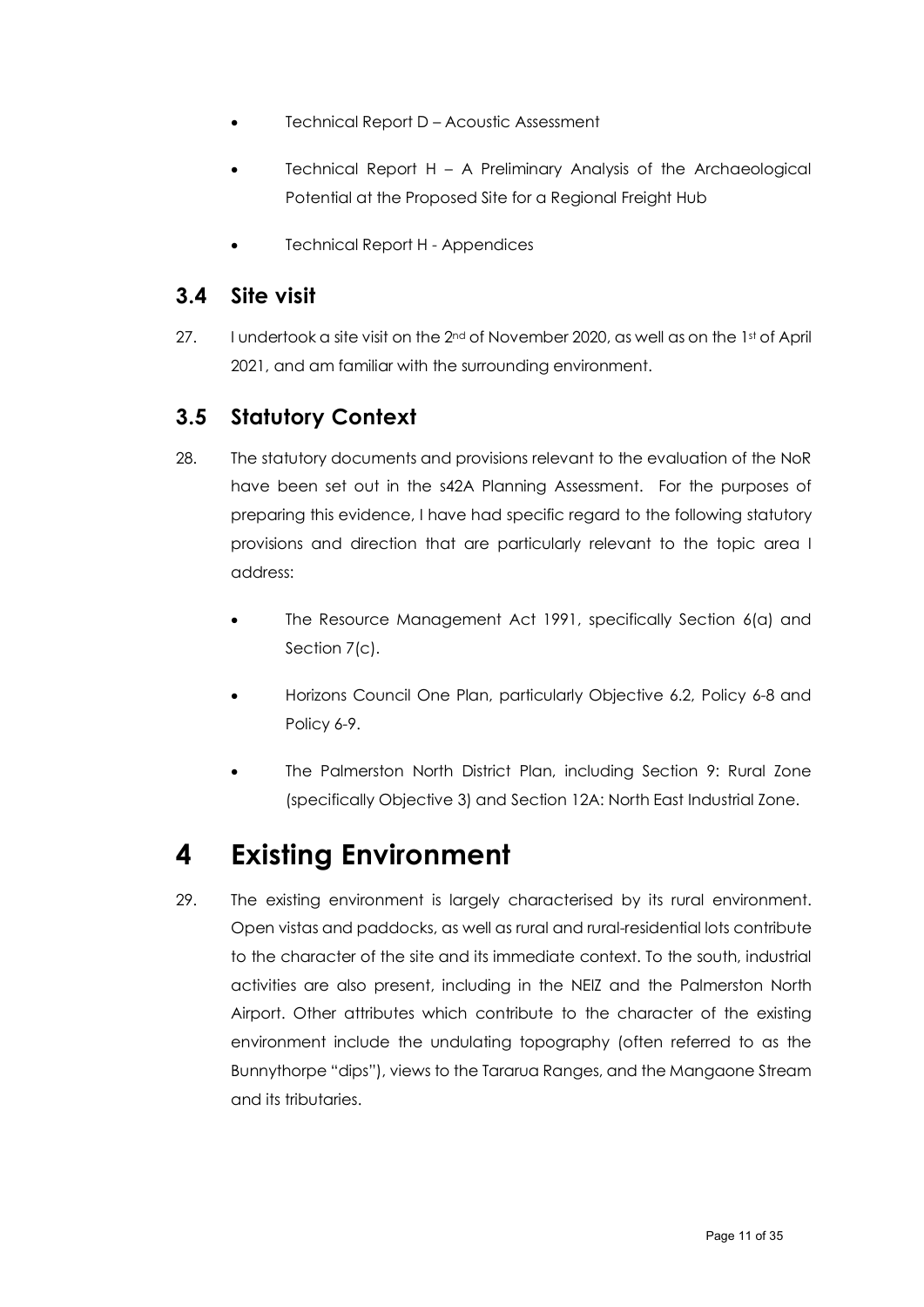# <span id="page-11-0"></span>**5 Data Collection and Assessment Techniques**

30. In the following sections I discuss some key issues regarding KiwiRail's assessment techniques, which have consequences for the assessed effects, proposed mitigation measures and policy considerations.

#### <span id="page-11-1"></span>**5.1 Conflation of landscape and natural character**

- 31. The existing environment description provided in the LVA is helpful for understanding the context of the Freight Hub. However, the key attributes which contribute to the existing landscape character and natural character are not clearly articulated, with landscape character and natural character not discussed independently from one another throughout the report. [3](#page-11-2)
- 32. The absence of independent classification of landscape character and natural character may have contributed to the conflation of landscape character and natural character mitigation measures within the LVA, and potentially influenced the assessed positive moderate effects conclusion for natural character. For instance, "*the proposed off-road track from Railway Road and the new perimeter road*"[4](#page-11-3) is identified as a natural character mitigation. [5](#page-11-4) However, a track is a humanmade, unnatural element and will detract from natural character but could be considered a mitigation measure for landscape character.<sup>[6](#page-11-5)</sup> Planting along the perimeter road<sup>[7](#page-11-6)</sup> and earth bunds<sup>[8](#page-11-7)</sup> are also factored as mitigation for natural character effects. These elements are not within the margins of the naturalised channel or stormwater ponds, and are some distance from these waterbodies.<sup>[9](#page-11-8)</sup> Furthermore, as well as the earth bund being located some distance from the naturalised channel, it is an unnatural element in itself.<sup>[10](#page-11-9)</sup> Therefore, while they could be classified as mitigation measures for landscape character,<sup>[11](#page-11-10)</sup> they are not relevant to natural character. I discuss the assessed moderative positive effects of natural character in further detail below.

<span id="page-11-2"></span><sup>3</sup> As required under the Resource Management Act 1991.

<span id="page-11-3"></span><sup>4</sup> Section 92 response.

<span id="page-11-4"></span><sup>5</sup> Paragraph 6.6 and 6.42 Technical Report E.

<span id="page-11-5"></span><sup>6</sup> Paragraph 6.7 Technical Report E.

<span id="page-11-6"></span><sup>7</sup> Paragraph 6.53 Technical Report E and Section 92 response.

<span id="page-11-7"></span><sup>8</sup> Paragraph 4 Technical Report E and Section 92 response.

<span id="page-11-9"></span><span id="page-11-8"></span><sup>&</sup>lt;sup>9</sup> Refer to Appendix C Landscape Plan.

<sup>10</sup> Paragraph 1 Technical Report E.

<span id="page-11-10"></span><sup>11</sup> Paragraph 6.7, 6.19, 6.36, 6.38 and 6.87 Technical Report E.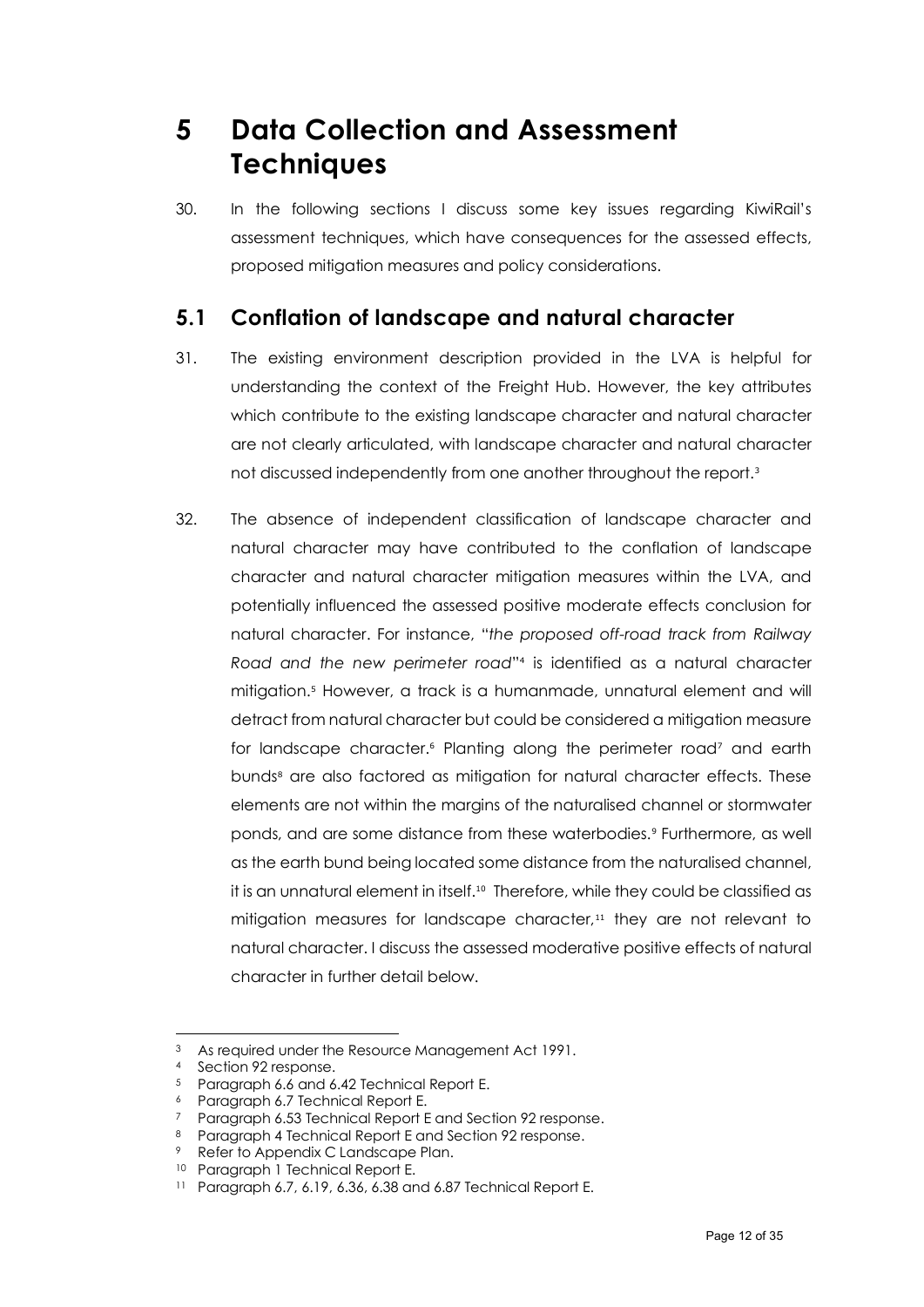### <span id="page-12-0"></span>**5.2 Ambiguity of spatial scales**

33. In the LVA, the existing environment is characterised as the Manawatū Plains, Bunnythorpe – Palmerston North environs, and the immediate site.<sup>[12](#page-12-3)</sup> However, the assessment of effects on landscape character and natural character does not refer to these three identified spatial scales. As such, it is unclear how much weighting has been placed on each scale as part of the assessment of effects.<sup>[13](#page-12-4)</sup> Furthermore, both the Manawatū Plains and the Bunnythorpe – Palmerston North environs are relatively extensive.[14](#page-12-5) Overall, this has the potential to dilute effects of the Freight Hub by considering them at a scale which is inappropriately broad. It is possible that such an approach could have influenced the positive moderate natural character effects conclusion (the natural character effects conclusion is discussed in more detail further in my evidence).

#### <span id="page-12-1"></span>**5.3 Compartmentalisation of landscape character**

- 34. The landscape character is discussed as natural character and urban character, with the overall landscape character not considered.[15](#page-12-6) Such an approach risks overlooking the overall character of the area and disregarding that a landscape is considered as more than the sum of its parts, a point appropriately highlighted in the LVA. [16](#page-12-7)
- 35. The area contains an element of transition, with further industrial activities anticipated within the NEIZ and a change from rural to rural-residential occurring in places (particularly towards the northern end of the site). However, I consider the area to have an overriding rural character and as being neither overly natural nor urban. Recognising the overall rural character of the area assists in acknowledging the fundamental change the Freight Hub will have on the existing environment.

## <span id="page-12-2"></span>**5.4 Absence of visual simulations and viewpoints**

36. The Freight Hub is of considerable scale and, as such, visual simulations would have been useful to illustrate the design concept, including building, wall and

<span id="page-12-3"></span><sup>12</sup> Paragraph 4.1 Technical Report E.

<span id="page-12-4"></span><sup>13</sup> The Section 92 response indicates that "*All scales have been considered, as relevant to the components of the proposal.*"

<span id="page-12-5"></span><sup>14</sup> A map showing the indicative spatial scales of the three identified areas was provided In Appendix 1 of the Section 92 response.

<span id="page-12-7"></span><span id="page-12-6"></span><sup>15</sup> As referred to throughout section 6 of Technical Report E, including Paragraph 6.53.

<sup>&</sup>lt;sup>16</sup> Paragraph 3.2 Technical Report E.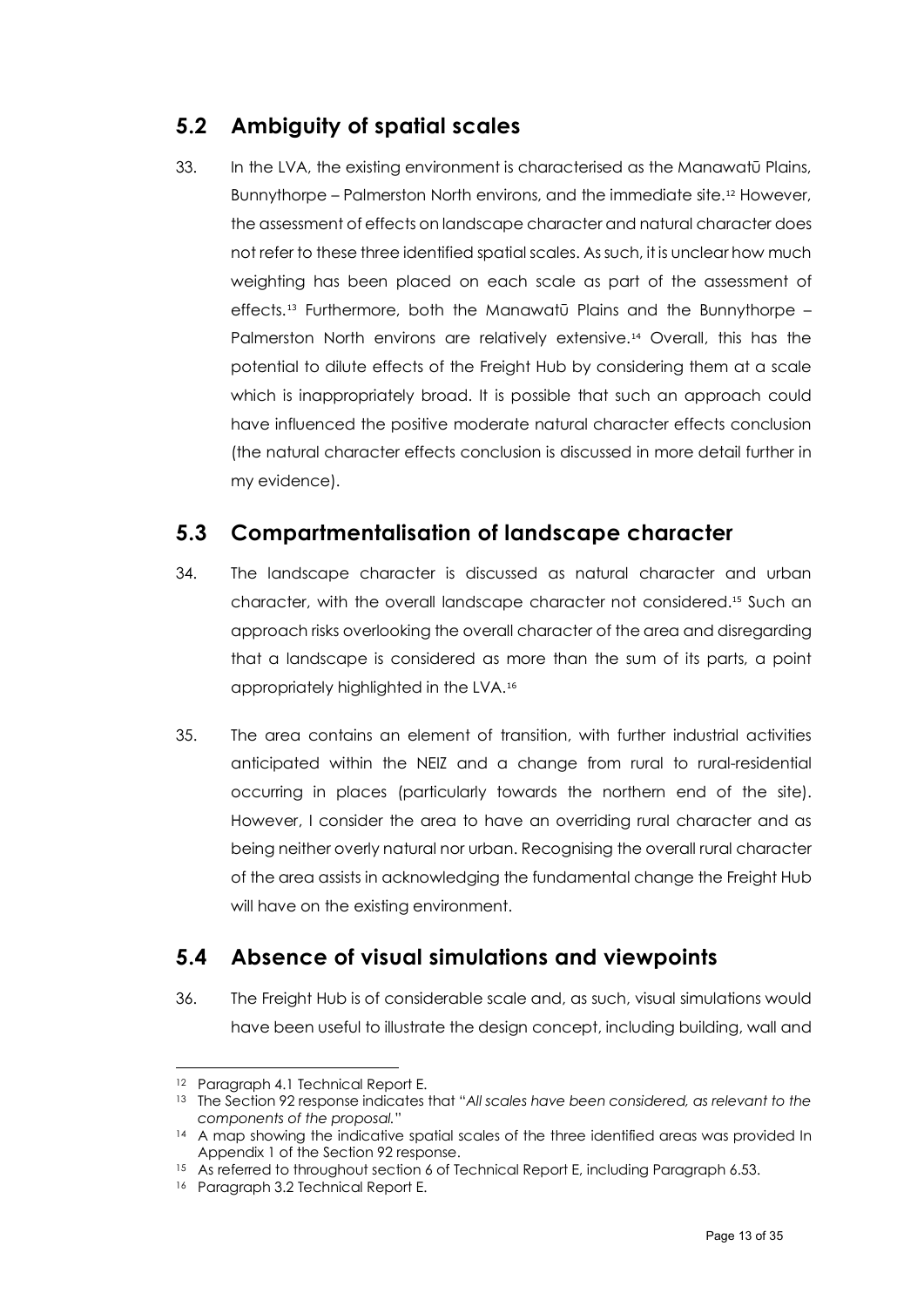lighting heights in relation to the site boundary and adjacent houses, as well as expected mitigation provided by planting in the short and medium term. Visual simulations would particularly assist submitters to understand the proposal, including those in the community who may be affected by the Freight Hub.

- 37. The LVA includes several viewpoints with corresponding context photos. While these are helpful (although limited by the absence of visual simulations from these viewpoints) more analysis from additional viewpoints is required to fully understand the effects of the Freight Hub.
- 38. While I agree with the general viewing audience identified,<sup>[17](#page-13-0)</sup> the LVA identifies a series of streets and properties which will be particularly affected by the Freight Hub but viewpoints have not been provided from all these areas. Additionally, visual effects as experienced from individual properties have not formed part of the visual amenity assessment process.<sup>[18](#page-13-1)</sup> In my view, due to the scale of adverse visual amenity effects, it important to identify the visual amenity effects on affected properties so that these effects can be mitigated through detailed design.
- 39. Properties and streets identified in the LVA as requiring further investigation due to adverse visual amenity effects include:
	- Between Richardson's Line to 873 Roberts Line;<sup>[19](#page-13-2)</sup>
	- Properties along Te Ngaio Road, east of Maple Street;<sup>[20](#page-13-3)</sup>
	- 163 Clevely Line west;<sup>[21](#page-13-4)</sup> and
	- Residential properties directly alongside the NIMT that have an open and or elevated view towards the site.<sup>[22](#page-13-5)</sup>
- 40. I agree that further investigation into the visual amenity effects of the Freight Hub on the above properties is required, and that additional mitigation measures to address visual amenity effects should be included during detailed design. In addition, I view it as appropriate to investigate all properties

<span id="page-13-0"></span><sup>&</sup>lt;sup>17</sup> Paragraph 6.54 Technical Report E.

<span id="page-13-1"></span><sup>18</sup> Paragraph 6.56 Technical Report E.

<span id="page-13-2"></span><sup>19</sup> Paragraph 6.96 Technical Report E.

<sup>20</sup> Paragraph 6.86- 6.88 and 6.96 Technical Report E.

<span id="page-13-5"></span><span id="page-13-4"></span><span id="page-13-3"></span><sup>21</sup> Paragraph 6.85 and 6.96 Technical Report E.

<sup>22</sup> Paragraph 6.94 and 6.96 Technical Report E.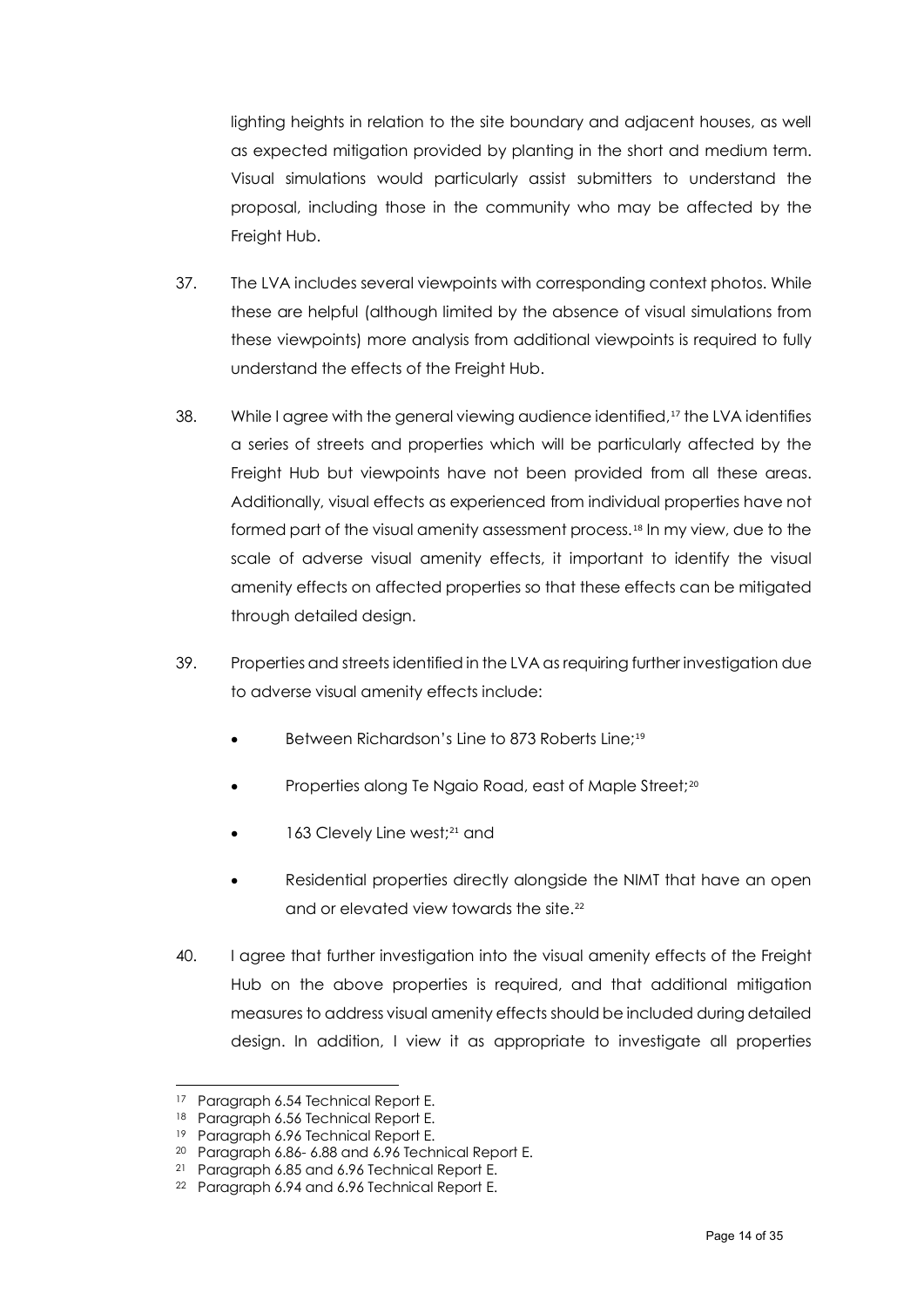alongside the NIMT. The LVA concludes that "*Properties set below 50RL will have further project elements screened by virtue of topography. For example, at No#73 Sangsters Rd the house site is located at approximately 47RL, such that the top of the noise mitigation wall will provide approximately 8m of vertical screening in views*".[23](#page-14-1) While the rail embankment is already located above some properties along Sangster Road, I recommend investigating the visual effects on properties where this height will be increased due to the proposed embankment and noise mitigation wall, as the proposed wall and embankment (while screening the Freight Hub) will have effects in and of themselves. Therefore, further investigation of visual amenity effects alongside the NIMT should not be restricted to those properties with open and elevated views.

41. The LVA highlights several houses along Maple Street that have the potential to experience moderate to high visual amenity effects (including numbers 9a, 11a, 12 and other single storey properties with an open outlook located in close proximity to the designation extent)<sup>[24](#page-14-2)</sup> and recommends a whole street design approach for noise mitigation along Maple Street.<sup>[25](#page-14-3)</sup> Accordingly, I consider visual amenity effects on properties along Maple Street be investigated further.

## <span id="page-14-0"></span>**6 Project Effects**

- 42. I raise some key issues regarding several aspects of the Freight Hub's effects, including:
	- the moderate positive conclusions reached for natural character effects;<sup>[26](#page-14-4)</sup>
	- the degree of landscape and visual amenity effects;<sup>[27](#page-14-5)</sup>
	- cultural values and historical values, as well as noise and lighting effects, are not assessed; [28](#page-14-6)

<span id="page-14-1"></span><sup>23</sup> Paragraph 6.93 Technical Report E.

<span id="page-14-2"></span><sup>24</sup> Paragraph 6.89 – 6.90 Technical Report E.

<span id="page-14-3"></span><sup>25</sup> Paragraph 6.92 Technical Report E.

<span id="page-14-4"></span><sup>26</sup> Paragraph 4 and 6.53 Technical Report E.

<span id="page-14-6"></span><span id="page-14-5"></span><sup>27</sup> Paragraph 9 Technical Report E.

<sup>&</sup>lt;sup>28</sup> Paragraph 6.57 and 6.93 Technical Report E and Section 92 response.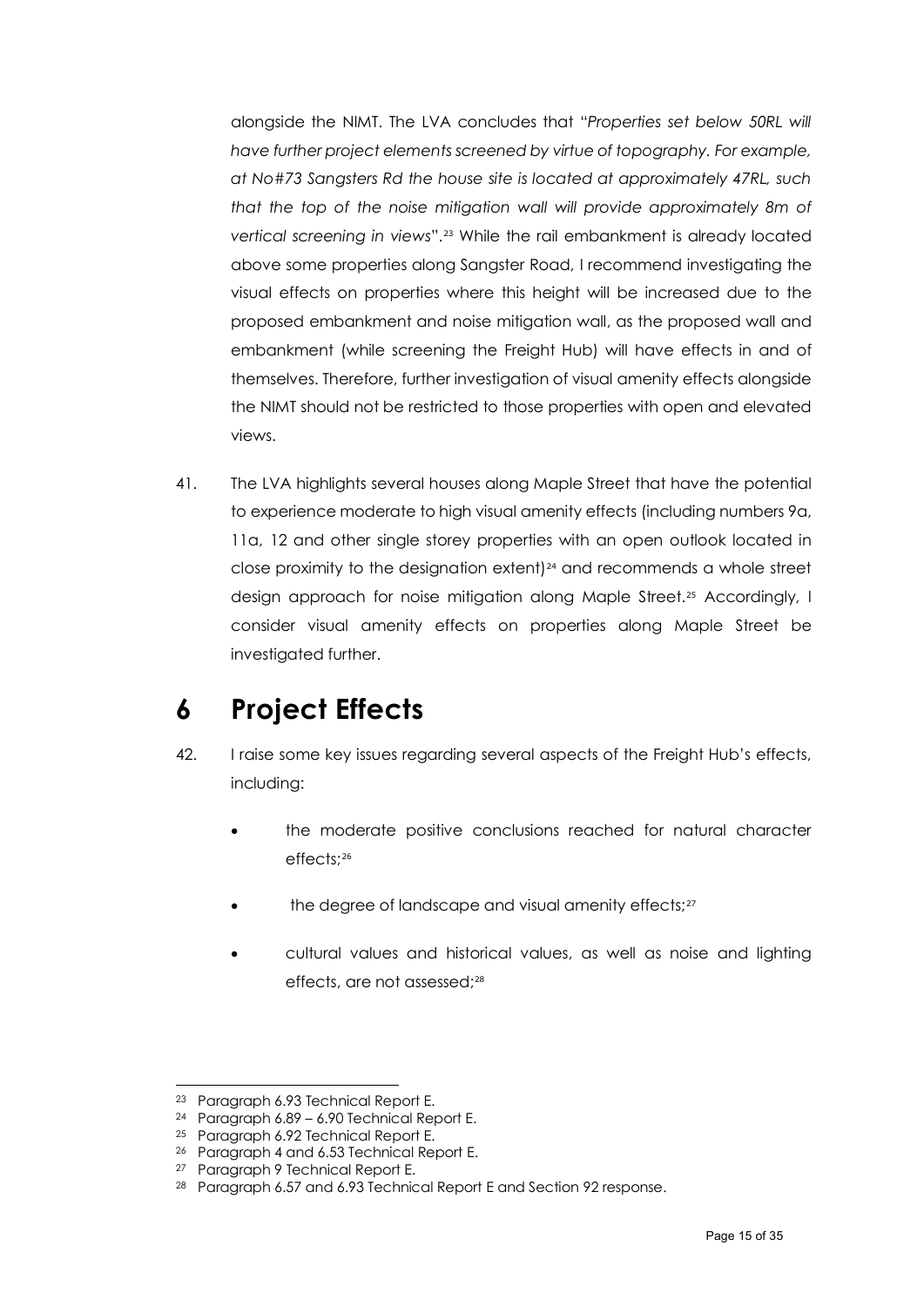- some mitigation measures are considered as positive effects;<sup>[29](#page-15-2)</sup>
- the absence of a cumulative effects assessment;<sup>[30](#page-15-3)</sup> and
- consideration of relevant planning provisions.<sup>[31](#page-15-4)</sup>
- 43. These issues are discussed in detail in the following sections.

#### <span id="page-15-0"></span>**6.1 Conclusions on natural character effects**

44. The LVA concludes that the Freight Hub will result in moderate positive effects on natural character.[32](#page-15-5) I disagree with this conclusion and consider that effects on natural character from the Freight Hub are likely to be adverse.

#### <span id="page-15-1"></span>**6.1.1 Naturalised channel**

- 45. The proposed 'naturalised channel' has been highlighted in the LVA as one of the pivotal elements in addressing natural character effects.[33](#page-15-6) The channel will include 445m of revegetated stream margins, however, it will have limited ecological benefits,[34](#page-15-7) will appear unnaturally low in comparison to the Freight Hub floor (the channel will be up to 4.9m below the site RL50),  $35$  will be relatively confined between the Freight Hub features rather than following a meandering path typical of the existing tributaries,[36](#page-15-9) large sections of the channel will be culverted,[37](#page-15-10) and motorists' perceptions of the channel's natural character will be influenced by viewing the channel through a chain link security fence.<sup>[38](#page-15-11)</sup>
- 46. Overall, the naturalised channel has the potential to mitigate adverse effects on natural character. However, the channel will have limited ecological value,<sup>[39](#page-15-12)</sup> will have limited ability to be perceived as a natural stream<sup>[40](#page-15-13)</sup> and it only represents a small fraction of the waterways which are present throughout the designation (with the rest being culverted or lost completely).<sup>[41](#page-15-14)</sup>

<span id="page-15-2"></span><sup>29</sup> Paragraph 7.1 Technical Report E and Section 92 response.

<span id="page-15-3"></span><sup>30</sup> Section 92 response.

<span id="page-15-4"></span><sup>31</sup> Section 5.0 Technical Report E.

<span id="page-15-5"></span><sup>32</sup> Paragraph 4 and 6.53 Technical Report E.

<span id="page-15-6"></span><sup>33</sup> Paragraph 4, 6.17, 6.53 and 7.2 Technical Report E and Section 92 response.

<span id="page-15-7"></span><sup>34</sup> Refer to the evidence of Ms Quinn for further details.

<span id="page-15-8"></span><sup>35</sup> Paragraph 1.6 Technical Report E.

<span id="page-15-9"></span><sup>36</sup> Paragraph 6.15 Technical Report E.

<span id="page-15-10"></span><sup>37</sup> Paragraph 6.15 Technical Report E and refer to the evidence of Ms Quinn for further details.

<span id="page-15-12"></span><span id="page-15-11"></span><sup>38</sup> Paragraph 6.16 Technical Report E.

<sup>&</sup>lt;sup>39</sup> Refer to the evidence of Ms Quinn for further details.

<span id="page-15-13"></span><sup>40</sup> Paragraph 1.6, 6.15 and 6.16 Technical Report E.

<span id="page-15-14"></span><sup>41</sup> Paragraph 6.15 Technical Report E and refer to the evidence of Ms Quinn for further details.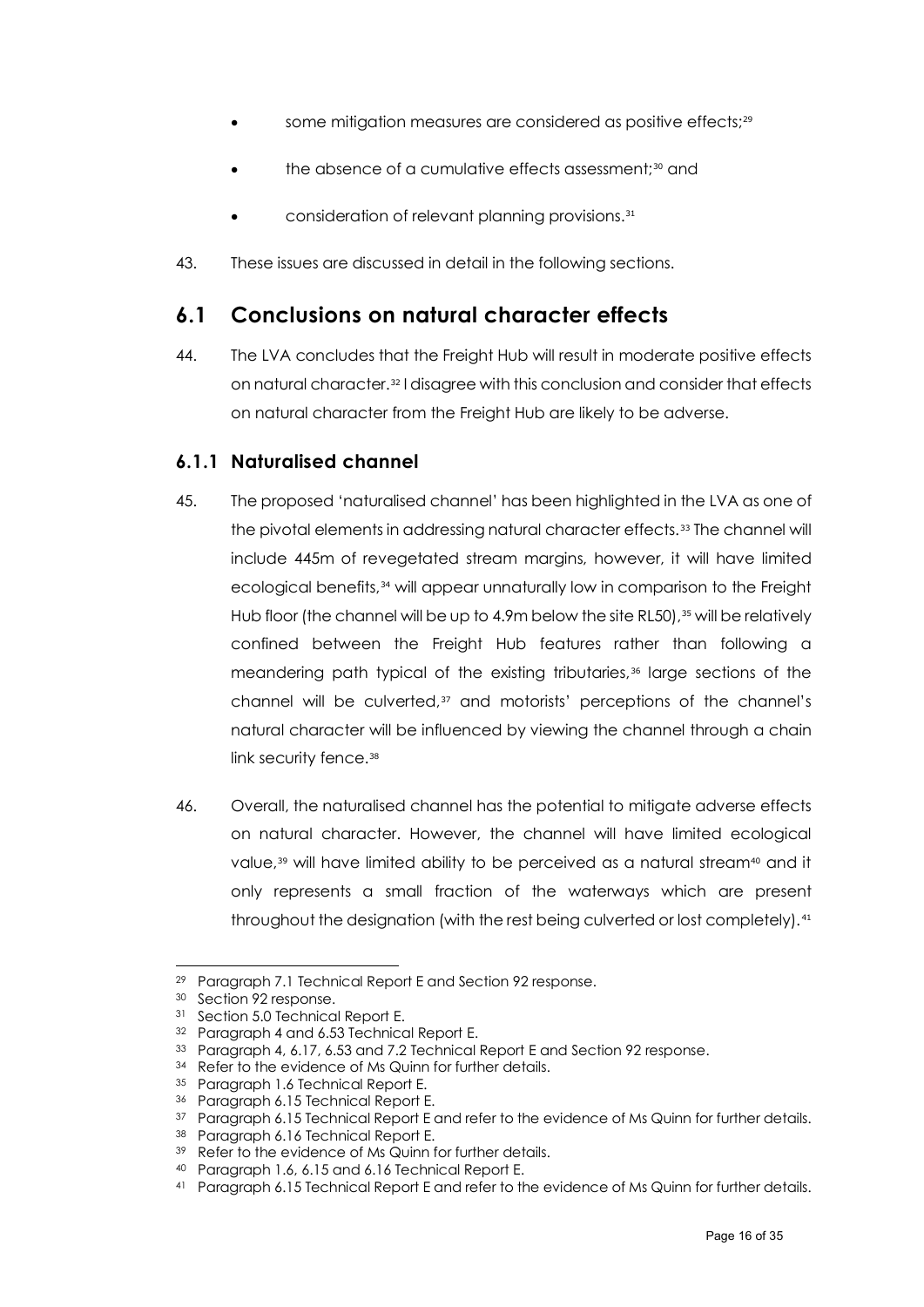As such, I consider that although the naturalised channel may assist in mitigating adverse effects on natural character, it will not provide positive natural character effects.

#### <span id="page-16-0"></span>**6.1.2 Stormwater ponds**

- 47. The LVA also considers the two stormwater ponds along the western boundary of the designation as a key mitigation measure for natural character, contributing to its moderate positive effects. [42](#page-16-1) The ponds have been created as a managed stormwater mitigation measure to protect the Mangaone Stream from activities within the site.<sup>[43](#page-16-2)</sup> While native planting is proposed around the perimeter of the ponds, the ponds are not proposed for the purpose of re-establishing natural wetlands that have been lost or degraded in the area or to function as a natural stream.<sup>[44](#page-16-3)</sup>
- 48. The stormwater ponds will form large pits in the ground that are different to the surrounding, natural topography. Within the ponds there will also be some structures, such as head walls, pipes, and outlets. However, with well thought out design, it is possible to disguise these structures, as well as contour the ponds to more closely resemble a natural wetland (although this may require a larger footprint than that specified by KiwiRail).
- 49. While KiwiRail may design the stormwater ponds to appear natural to a degree, natural character is firstly established from a science focus, before then evaluating how people would perceive and experience the natural character of that environment.[45](#page-16-4) Ms Quinn highlights in her evidence that the stormwater ponds will have limited ecological values and will not function as natural wetlands or streams.[46](#page-16-5) Further, as outlined in the National Policy Statement for Freshwater Management 2020, the stormwater ponds would not be considered a natural wetland.[47](#page-16-6) The LVA also notes that "*The northern pond removes an existing watercourse.*"[48](#page-16-7) While this watercourse is identified as

<span id="page-16-1"></span><sup>42</sup> Paragraph 4, 6.43 and 6.53 Technical Report E and Section 92 response.

<span id="page-16-2"></span><sup>43</sup> Refer to the evidence of Mr Arseneau and Ms Baugham for further details, including aspects on water quality.

<span id="page-16-3"></span><sup>44</sup> Refer to the evidence of Ms Quinn, and Mr Arseneau and Ms Baugham for further details.

<span id="page-16-4"></span><sup>45</sup> Decision No. [2018] NZEnvC 88 - between Clearwater Mussels Limited and Marlborough District Council, at [154].

<span id="page-16-5"></span><sup>46</sup> Refer to the evidence of Ms Quinn for further details.

<span id="page-16-6"></span><sup>47</sup> In the National Policy Statement for Freshwater Management 2020, under 3.21 *Definitions relating to wetlands and rivers,* a natural wetland is not "*(a) a wetland constructed by artificial means (unless it was constructed to offset impacts on, or restore, an existing or former natural wetland)*".

<span id="page-16-7"></span><sup>48</sup> Paragraph 6.43 Technical Report E.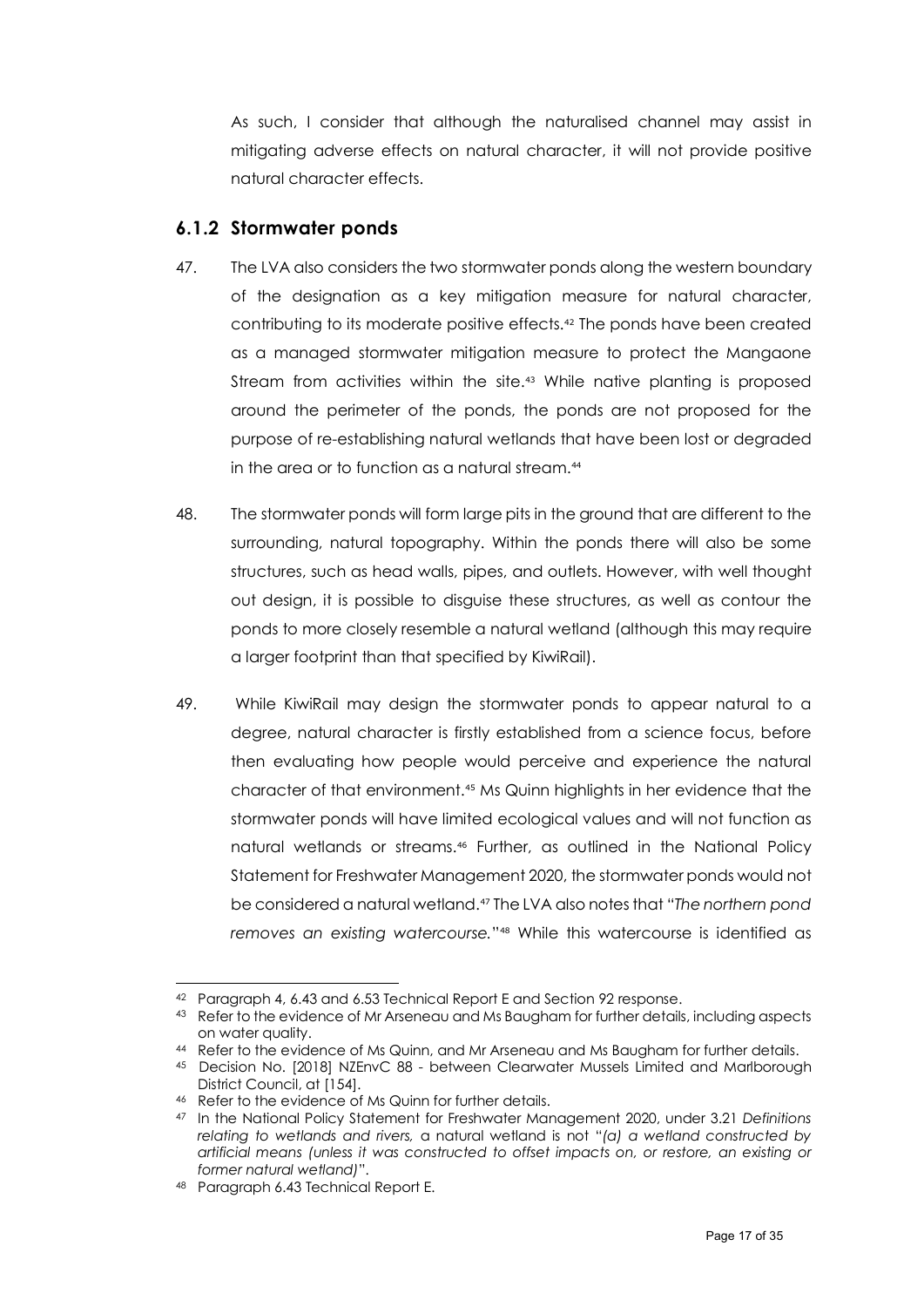having very low natural character values, I do not consider that the replacement of a natural waterway with an artificial stormwater device will result in positive natural character effects.

50. Overall, the stormwater ponds have the potential to mitigate adverse effects on natural character, insofar as they contribute to perceptions of natural character. However, they will have limited ecological value. Therefore, it is my assessment that the stormwater ponds may assist in mitigating adverse effects on the perceptual aspects of natural character but they will not provide positive natural character effects.

#### <span id="page-17-0"></span>**6.1.3 Natural science**

51. As mentioned above, natural character assessment is partly informed by science, including ecology.[49](#page-17-2) Ms Quinn highlights in her s42A evidence that the ecological baseline information is insufficient, including a general absence of existing natural wetland identification within the site<sup>[50](#page-17-3)</sup> (wetlands have not been considered as part of the natural character assessment<sup>[51](#page-17-4)</sup>). These uncertainties in the ecology information will have implications for the natural character assessment and the LVA conclusions that there will be moderate positive natural character effects.

#### <span id="page-17-1"></span>**6.1.4 Conflation of landscape and natural character mitigation**

52. Some landscape character and natural character mitigation measures are conflated in the LVA. For instance, earth bunds (which are not located near the margin of the naturalised channel<sup>[52](#page-17-5)</sup>) are considered as mitigating effects on natural character.[53](#page-17-6) While the earth bunds can be seen as a form of landscape and visual amenity mitigation, I do not consider them a natural character mitigation measure due to the distance of the earth bunds from the channel, and that the bunds are artificial compound this. [54](#page-17-7) It is also highlighted that "*the proposed planting adjacent to the perimeter road, as part of the reconfigured arrival and departure experience for motorists travelling to Bunnythorpe and the NEI Zone*" is considered "*mitigation, in terms of natural* 

<sup>49</sup> This is supported by paragraph 3.3 Technical Report E.

<span id="page-17-3"></span><span id="page-17-2"></span><sup>50</sup> Refer to the evidence of Ms Quinn for further details.

<span id="page-17-5"></span><span id="page-17-4"></span><sup>51</sup> Paragraph 6.1, 6.12 and 6.17 Technical Report E.

<sup>52</sup> Refer to Appendix C Landscape Plan.

<span id="page-17-6"></span><sup>53</sup> Paragraph 4 Technical Report E and Section 92 response.

<span id="page-17-7"></span><sup>54</sup> Paragraph 1 Technical Report E.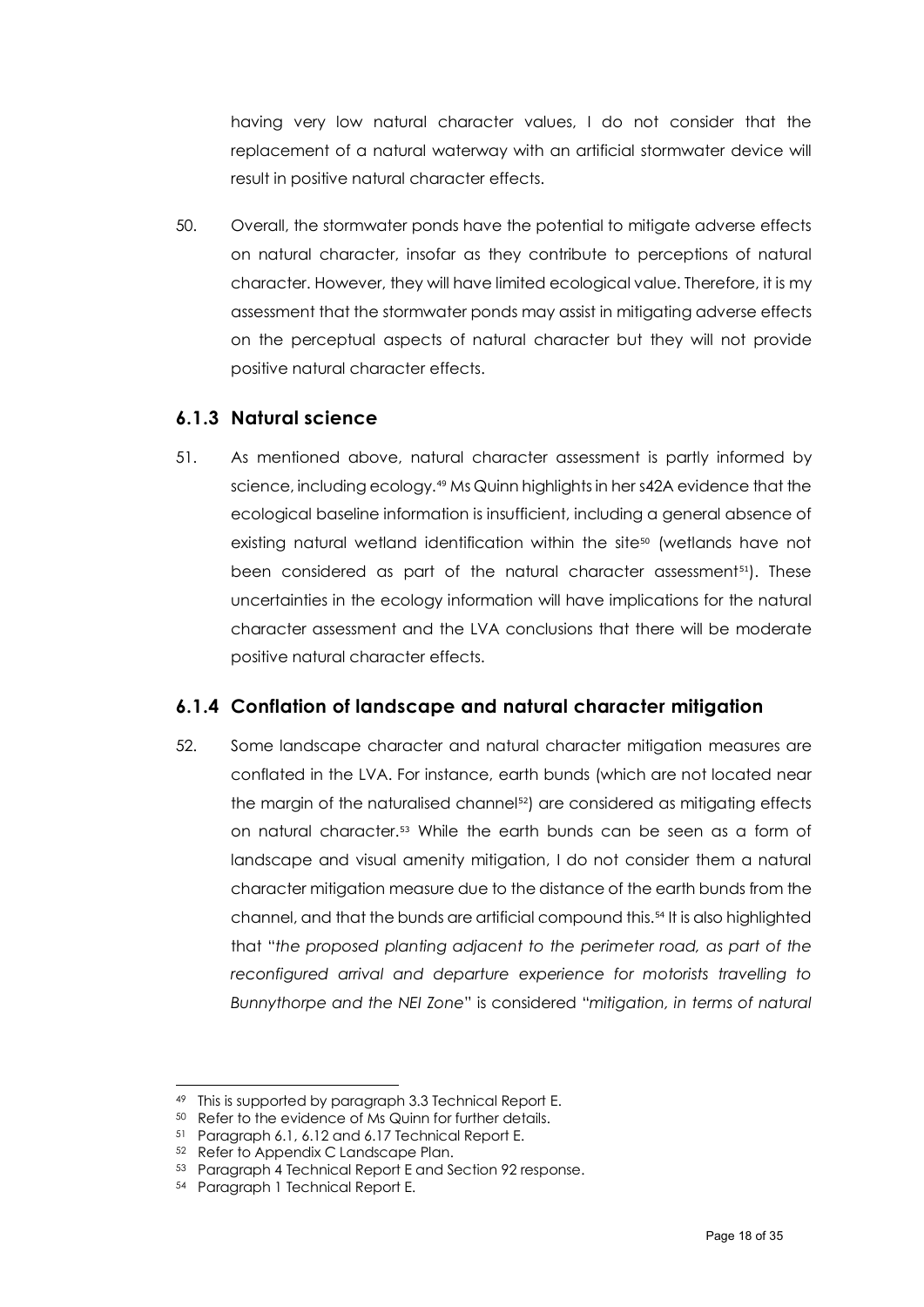character".<sup>[55](#page-18-2)</sup> This planting area is not located near any waterbodies<sup>[56](#page-18-3)</sup> and, therefore, I consider it incorrect to assess it as a natural character mitigation measure.

53. Additionally, recreation paths are identified as a natural character mitigation.[57](#page-18-4) While these could be considered a landscape character mitigation measure, they are a humanmade element and, as such, their unnaturalness would detract from the natural character. Paragraph 6.6 of the LVA lists a number of mitigation measures which are considered relevant to natural character and natural landscape. This combined list further highlights the conflation between natural character and landscape character in the LVA. In my opinion, several landscape character mitigation measures have been misidentified as natural character mitigation, inappropriately providing additional reasoning for the positive moderate natural character effects conclusion in the LVA.

#### <span id="page-18-0"></span>**6.1.5 Integrated river margin**

54. The proposed planting is highlighted as providing an "*integrated river margin environment. This will be established through the naturalised River Plain and Wetland planting which connects the new open channel and stormwater ponds and their discharge section in the Designation extent*."[58](#page-18-5) However, based on the NoR Information, including the landscape plan,<sup>[59](#page-18-6)</sup> I am not convinced that the two stormwater ponds and the intermittent naturalised channel will be perceived as an integrated water system. For instance, there is a large section of the naturalised channel which is culverted underground before re-emerging to the west of the log yard, which then shortly disappears underground again, and has no physical or perceived connection with the northern stormwater pond. Additionally, the two stormwater ponds appear as isolated elements, with the only planting that connects them being located on the edge of the perimeter road, away from any waterbodies.

#### <span id="page-18-1"></span>**6.1.6 Adverse effects on natural character**

55. The existing baseline for natural character is unknown due to information gaps in the science data. As such, it is not possible to fully understand the effects of

<span id="page-18-2"></span><sup>55</sup> Section 92 response.

<span id="page-18-3"></span><sup>56</sup> Refer to Appendix C Landscape Plan.

<span id="page-18-4"></span><sup>57</sup> Paragraph 6.6 Technical Report E and Section 92 response.

<span id="page-18-5"></span><sup>58</sup> Section 92 response.

<span id="page-18-6"></span><sup>59</sup> Appendix C Landscape Plan.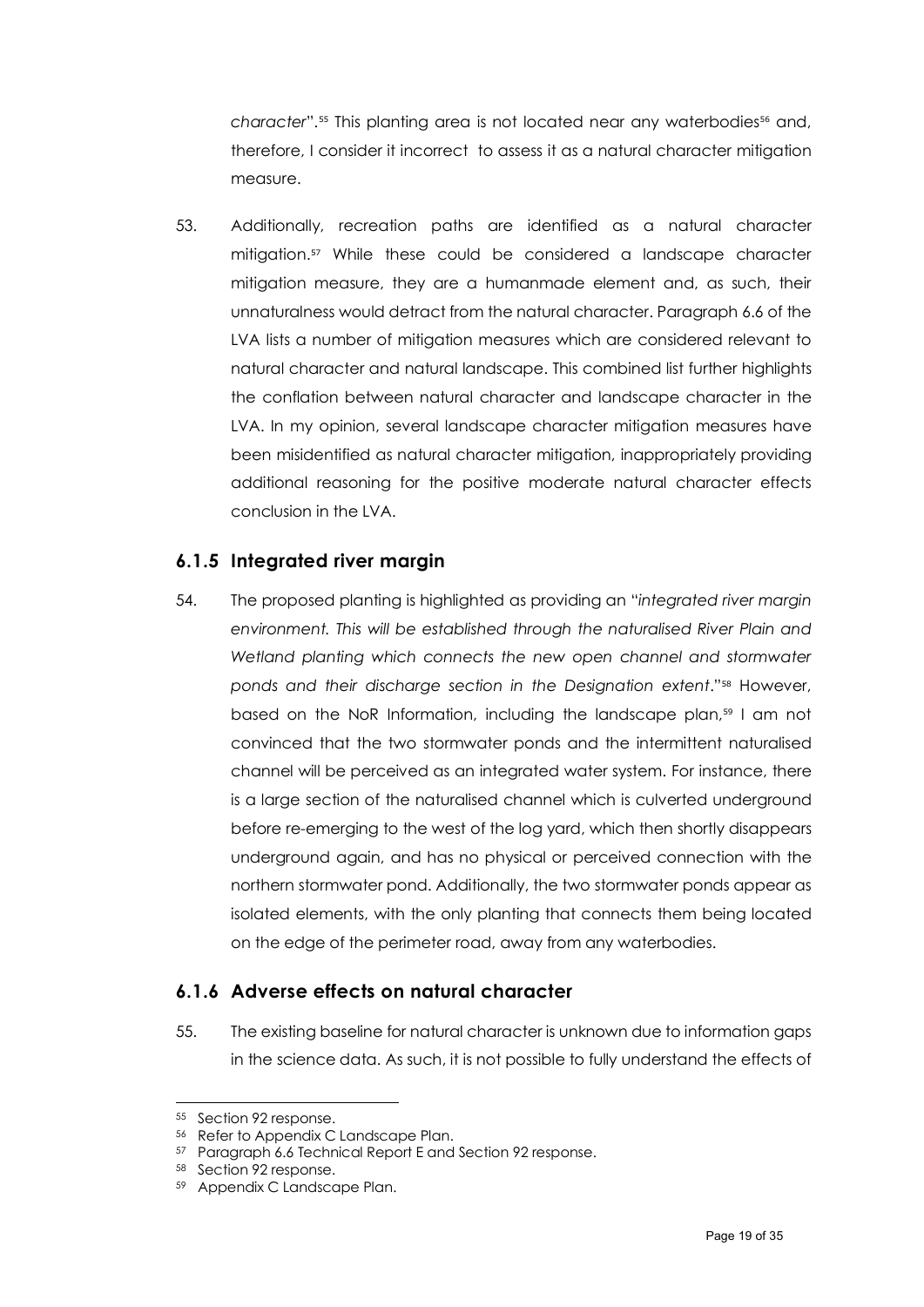the Freight Hub on natural character and determine appropriate mitigation measures. With that said, as I do not consider that the mitigation measures currently proposed within the NoR provide positive natural character effects, I am not convinced that there will be sufficient area within the designation to appropriately mitigate adverse effects to preserve and protect<sup>[60](#page-19-1)</sup> or to maintain or enhance<sup>[61](#page-19-2)</sup> natural character, if correctly assessed.

- 56. In giving my opinion on this, I am aware that regional consenting is being undertaken separately and that natural character mitigation represents a potentially significant constraint that will need to be addressed, and that this may require more land.
- 57. The issue of further natural character mitigation is also raised in the LVA, in which additional planting is suggested between the stormwater ponds, the Mangaone Stream and the tributary connecting to the naturalised channel.<sup>[62](#page-19-3)</sup> I agree that these planting opportunities should be investigated further, but this does not necessarily resolve the issue described above.

#### <span id="page-19-0"></span>**6.2 Degree of landscape and visual amenity effects**

- 58. The LVA concludes that there will be high to moderate-high effects on landscape character and visual amenity due to construction, with construction likely to take 20 years. This assessment of effects is based on early mitigation planting occurring.<sup>53</sup> It is unclear if effects of the Freight Hub are expected to remain high to moderate-high post-construction or if the effects conclusion relates only to construction.
- 59. I agree with the construction effects conclusion. I also consider that effects on landscape and visual amenity will continue to be high to moderate-high postconstruction as the existing rural character of the area will fundamentally change with the presence of the Freight Hub and as the visual amenity of numerous houses will be permanently and extensively impacted.
- 60. Landscape character and visual amenity effects are extensive, highlighting the importance of early mitigation planting where practicable. If planting

<span id="page-19-1"></span><sup>60</sup> As directed by the RMA and Horizons One Plan (Objective 6-2 and Policy 6-8).

<span id="page-19-2"></span><sup>61</sup> As directed by the Palmerston North District Plan (Objective 3).

<span id="page-19-3"></span><sup>62</sup> Paragraph 6.53 Technical Report E.

<span id="page-19-4"></span><sup>63</sup> Paragraph 9 Technical Report E.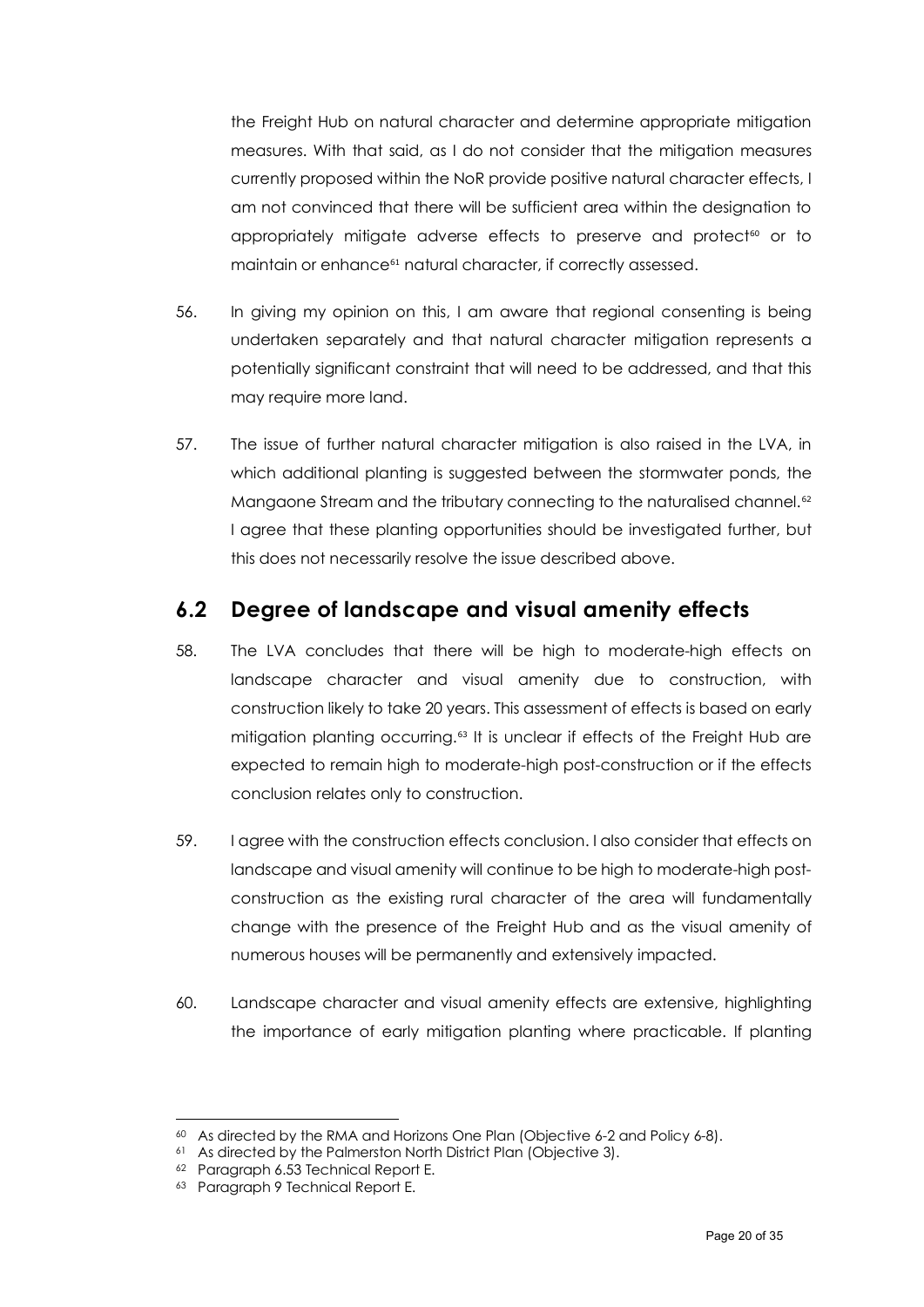does not occur early, it is assumed that these effects will increase (the practicalities of early mitigation planting are discussed in more detail below).

#### <span id="page-20-0"></span>**6.3 Consideration of cultural and historical values**

- 61. Cultural and historical values have been described for the existing environment,[64](#page-20-2) however, their consideration is absent from the landscape character effects assessment. This appears particularly at odds with the LVA assessment which acknowledges that the Freight Hub is "*In an area with a rich history of settlement for mana whenua*".[65](#page-20-3)
- 62. There are also nine houses, house sites and buildings of known or potential nineteenth century origin located within the designation<sup>[66](#page-20-4)</sup> which have not been considered as part of the assessment of effects on landscape character.
- 63. It is my opinion that further assessment of cultural and historical values should be undertaken.

### <span id="page-20-1"></span>**6.4 Consideration of lighting and noise effects**

- 64. Lighting and noise effects are not assessed in the LVA, despite being identified as relevant. [67](#page-20-5) Lighting and noise can affect landscape and natural character, as well as amenity. For instance, the Freight Hub will cause significant noise impacts, [68](#page-20-6) which will adversely affect the sensory experience of the existing, relatively quiet rural environment. While lighting can affect the experience of the night sky.
- 65. Mr Wright concludes that with appropriate lighting design that lighting effects could be reduced to less than minor and that effects on the natural darkness of the night sky[69](#page-20-7) will be minor (and could be less if Mr Wright's recommendations are implemented). [70](#page-20-8) Therefore, with careful design, lighting may not have a significant effect on landscape character, natural character and visual amenity.

<span id="page-20-2"></span><sup>64</sup> Paragraph 4.4, 4.5, 4.8 and 4.16 Technical Report E.

<span id="page-20-3"></span><sup>65</sup> Paragraph 4.8 Technical Report E.

<sup>66</sup> Paragraph 5.2.7.3 of the AEE.

<span id="page-20-5"></span><span id="page-20-4"></span><sup>67</sup> Paragraph 6.57 and 6.93 Technical Report E and Section 92 response.

<span id="page-20-7"></span><span id="page-20-6"></span><sup>68</sup> Refer to evidence of Mr Lloyd for further details.

<sup>&</sup>lt;sup>69</sup> The natural darkness of the night sky can be considered a natural character attribute (One Plan Policy 6-8).

<span id="page-20-8"></span><sup>70</sup> Refer to evidence of Mr Wright for further details.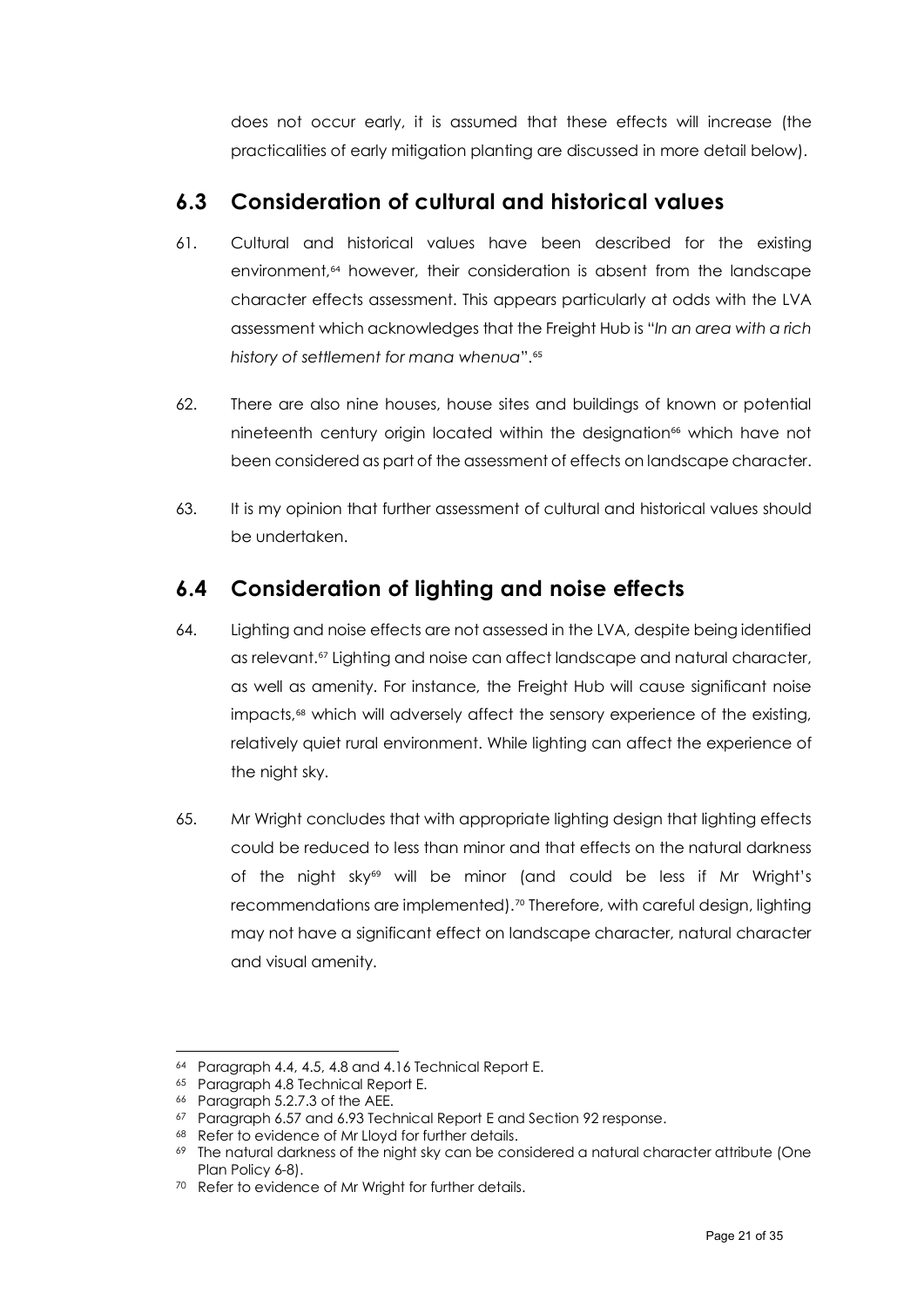66. Sensory aspects are primarily addressed through other witnesses dealing with lighting and noise but, nevertheless, consideration of sensory effects on landscape matters should be considered during the detailed design stage, including consideration of lighting design and any mitigating measures to address noise.

#### <span id="page-21-0"></span>**6.5 Mitigation measures considered as positive effects**

- 67. Several mitigation measures have been described as positive effects.<sup>[71](#page-21-3)</sup> My understanding is that mitigation involves the reduction or lessening of adverse effects, rather than the creation of positive outcomes. As such, mis-classifying mitigation measures as positive effects has the potential to skew the overall assessment.
- 68. I consider that greater care needs to be taken when reviewing the potential benefits of proposed design measures, alongside an acknowledgement that the Freight Hub will cause adverse effects and, accordingly, mitigation measures are appropriate to lessen the impact of these effects but are unlikely to turn adverse effects into positive effects.

#### <span id="page-21-1"></span>**6.6 Cumulative effects assessment**

69. The LVA does not include a cumulative effects assessment for landscape character, natural character or visual amenity.[72](#page-21-4) In my opinion, this is particularly necessary for natural character due to the loss of streams resulting from the Freight Hub and considering Objective 6-2 of the One Plan, which specifies the consideration of cumulative effects on natural character.

### <span id="page-21-2"></span>**6.7 Meeting statutory obligations**

- 70. The LVA refers to relevant statutory provisions, but there is no direct assessment.[73](#page-21-5) Objective 6-2 and Policy 6-8 of the One plan are relevant to the Freight Hub. Objective 6-2 of the One Plan stipulates that:
	- b. Adverse effects, including cumulative adverse effects, on the natural character of… rivers… and their margins, are:…
		- iii. avoided, remedied or mitigated in other areas.

<span id="page-21-3"></span><sup>71</sup> Paragraph 7.1 Technical Report E and Section 92 response.

<span id="page-21-4"></span><sup>72</sup> Section 92 response.

<span id="page-21-5"></span><sup>73</sup> Section 5.0 Technical Report E.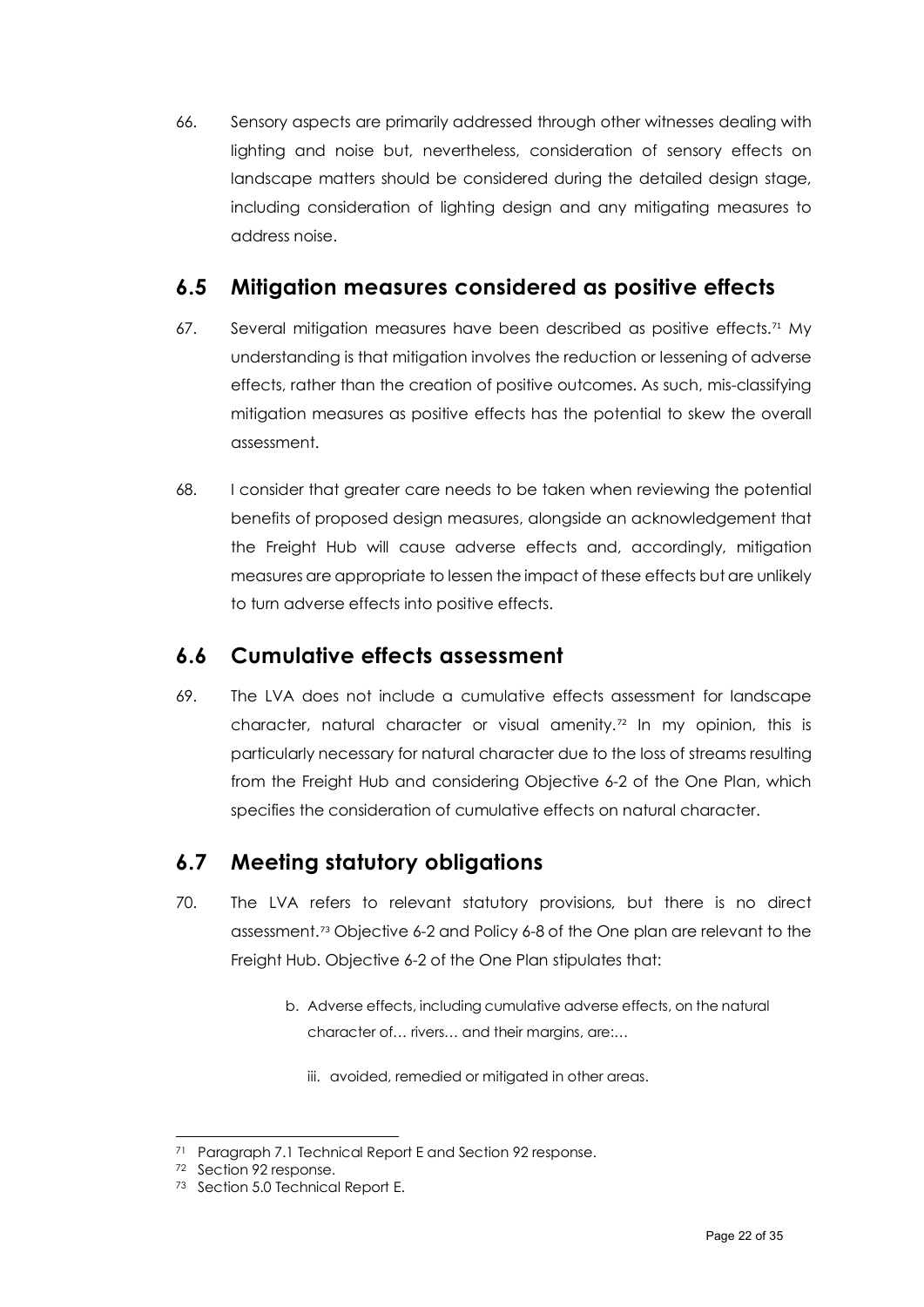- 71. Policy 6-8 of the One Plan stipulates that:
	- a. The natural character of… wetlands, rivers… and their margins must be preserved and these areas must be protected from inappropriate subdivision, use and development.
- 72. As noted previously, it is my view that the Freight Hub will result in adverse effects on natural character and I question whether adequate mitigation has or can be provided within the boundaries of the NoR to preserve and protect the natural character of the area.

# <span id="page-22-0"></span>**7 Mitigation and environmental offsetting**

73. Several mitigation measures are recommended in the LVA and will be helpful in addressing the adverse effects of the Freight Hub. However, I question the practicality of early mitigation planting and the appropriateness of relying on the NEI Design Guide for detailed design. I elaborate on these questions in the following sections.

### <span id="page-22-1"></span>**7.1 Practicality of early mitigation planting**

- 74. The LVA recommends the early implementation of mitigation planting.[74](#page-22-2) I am not convinced that this will be practical or could occur early enough to effectively mitigate effects of construction and the initial operation of the Freight Hub (particularly along Sangsters Road).
- 75. Mitigation planting along Sangsters Road will not be able to occur until the NIMT is relocated. Bulk earthworks are likely to be staged west to east, with some cut and fill within the site occurring before the NIMT is relocated, as well as excavation of the stormwater ponds and construction of the perimeter road. Overall, relocating the NIMT forms one of the later steps of construction involving bulk earthworks.[75](#page-22-3)
- 76. As early mitigation planting is heavily relied on to reduce adverse effects on landscape character and visual amenity, which will be high to moderate-high even with early planting,<sup>[76](#page-22-4)</sup> I recommend the inclusion of conditions which provide specificity on the timing of planting and planting heights.

<span id="page-22-2"></span><sup>74</sup> Paragraph 6.84 Technical Report E.

<span id="page-22-3"></span><sup>75</sup> Paragraph 1.3.3.2 Technical Report A.

<span id="page-22-4"></span><sup>76</sup> Paragraph 6.100 Technical Report E.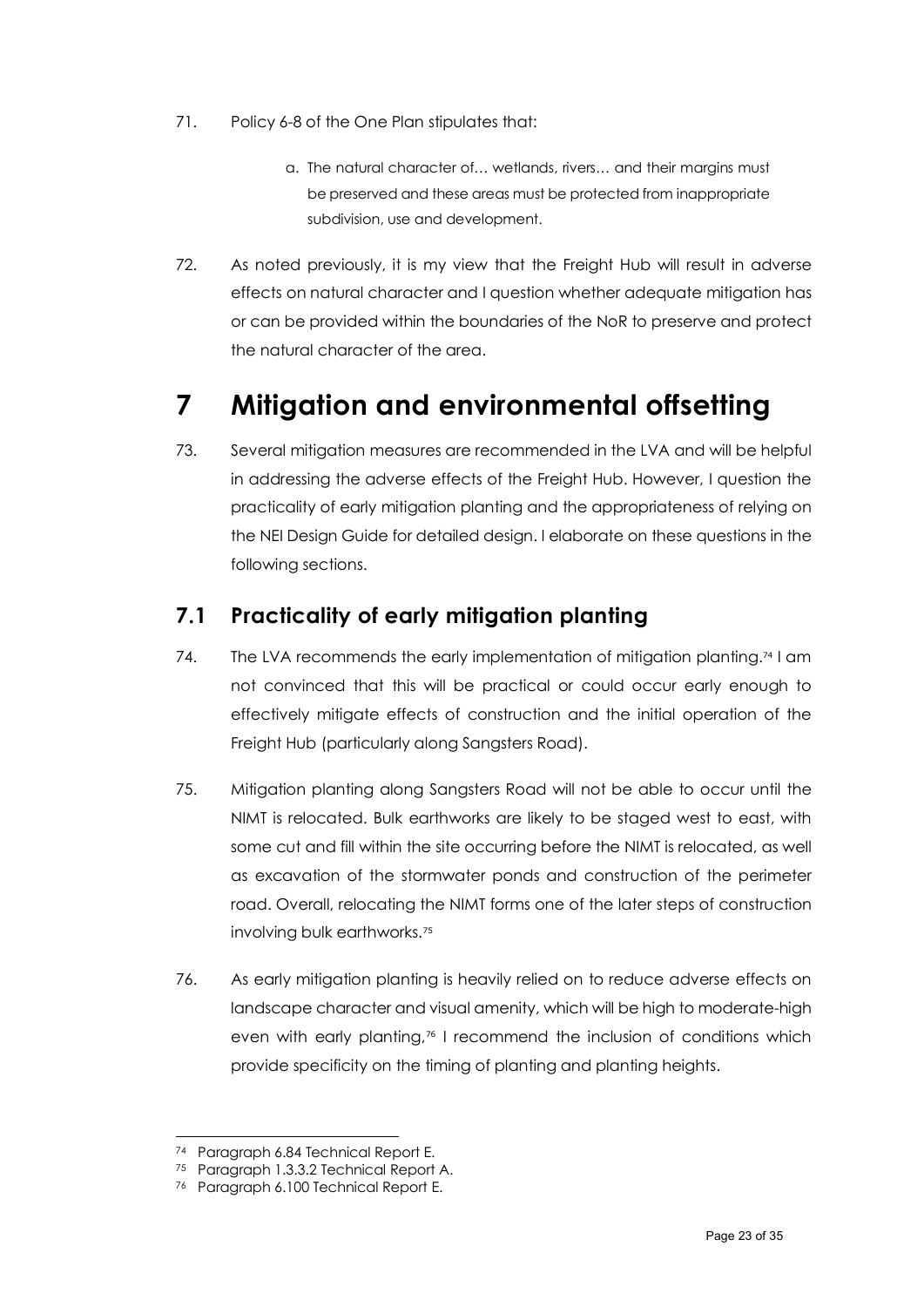### <span id="page-23-0"></span>**7.2 Appropriateness of the NEI Design Guide**

- 77. The NEI Design Guide has been relied on as a resource for addressing detailed design. I agree that there are several design standards in the NEI Design Guide which are appropriate for the design of the Freight Hub, although I recommend building on these to address all key attributes of the designation during detailed design.
- 78. The NEIZ only accounts for approximately the southern third of the site. The northern extent of the Freight Hub includes residential zoned areas, such as along Maple Street, Stoney Creek Road, Nathan Place and within Bunnythorpe village. Specifications within the NEI Design Guide focus on the industrial/rural interface, whereas these residential areas have a character that differs from that of the NEIZ. These areas will require specific design considerations not addressed through the rural/industrial provisions of the NEI Design Guide.
- 79. A design framework tailored specifically for the Freight Hub would enable an overarching set of design principles to be established which are applicable to the whole site and for an integrated approach to be undertaken (as the LVA highlighted, this is particularly important along Maple Street regarding the design of noise mitigation<sup>[77](#page-23-3)</sup>).

# <span id="page-23-1"></span>**8 Review of submissions**

80. Several submissions are relevant to the LVA, including submissions relating to rural character, natural darkness of the night sky, views, visual graphics, landscape and visual amenity effects, historic values, cultural values, iwi collaboration, community consultation, landscape planting, timing of mitigation planting, planting maintenance, conditions, and alternative options.

### <span id="page-23-2"></span>**8.1 Rural character**

81. Several submitters have raised concerns regarding the adverse impacts on rural character, the loss of rural lifestyle, the severity of these effects, and the

<span id="page-23-3"></span><sup>77</sup> Paragraph 6.92 Technical Report E.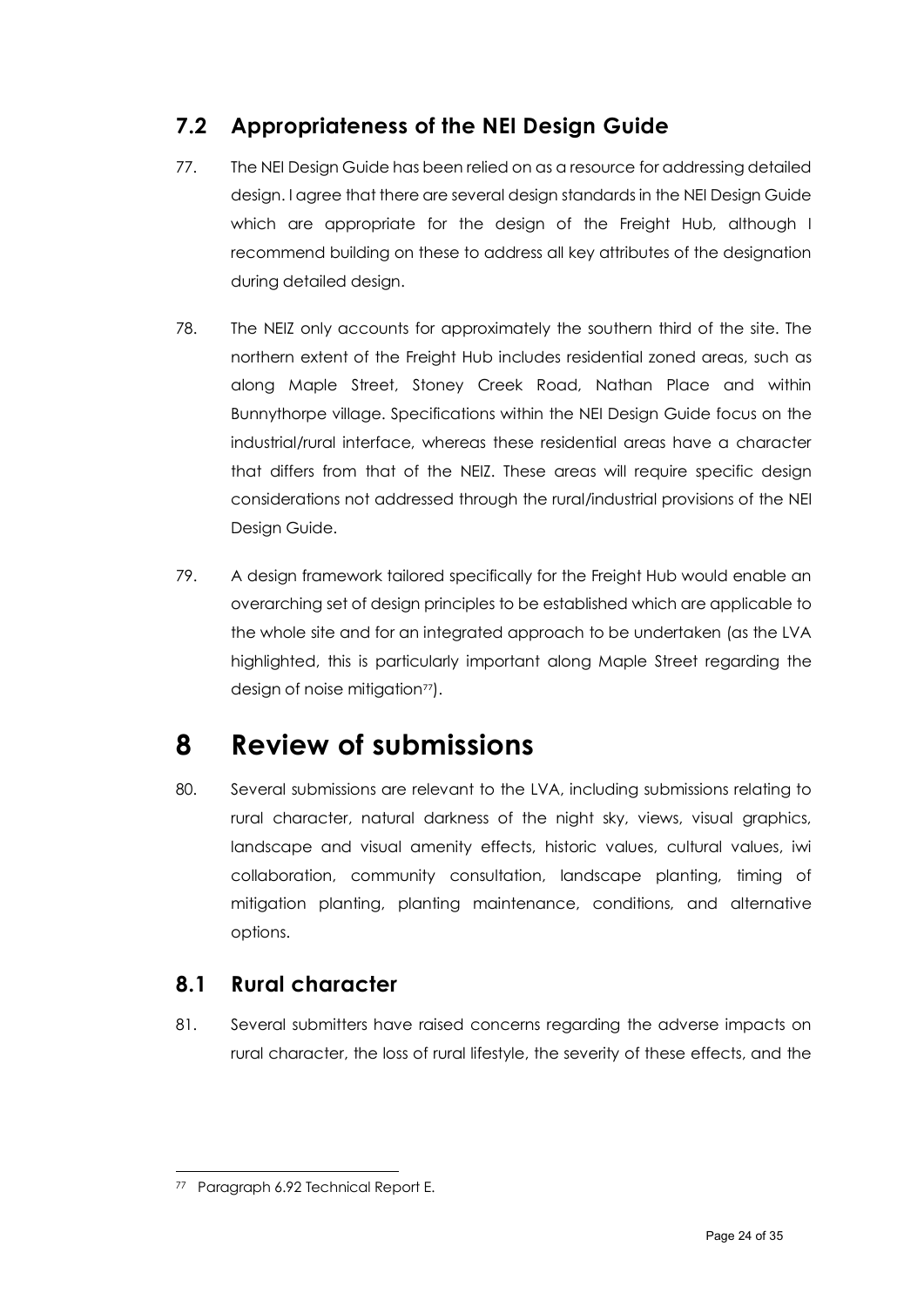overreliance on the NEIZ as representing the existing environment of the Freight Hub site. [78](#page-24-2)

82. It is inevitable that a project of this nature and scale will fundamentally change the rural character of the area. Recognising these effects best enables KiwiRail to ensure that effects are appropriately mitigated and managed. I consider that the character of the site at the NEIZ end differs from the character at the northern extent of the site. Furthermore, even within the NEIZ it appears that the industrial activity of the Freight Hub will be on a larger scale than is typical of the zone.[79](#page-24-3) As such, it would be appropriate to tailor a design framework specific to the Freight Hub that addresses the diverse character of the site, which is an area that represents a transition from industrial to rural and to the cusp of residential, while maintaining an overall rural character.

#### <span id="page-24-0"></span>**8.2 Natural darkness of the night sky**

83. The loss of enjoyment of stars in the night sky (a benefit of country living) due to light pollution from the Freight Hub is a concern raised by a number of submitters.<sup>[80](#page-24-4)</sup> The effect of lighting has not been considered in the LVA, an approach I disagree with. However, Mr Wright concludes that effects on the night sky will be minor and could be reduced further with his recommended mitigation measures. [81](#page-24-5) I recommend that the Freight Hub conditions include specification regarding lighting design to ensure this outcome is achieved, and for that I rely on Mr Wright.

#### <span id="page-24-1"></span>**8.3 Views**

84. The effects of the Freight Hub on the views of residents appears to be a contentious issue, with mixed views on whether more screening should be provided to reduce the visibility of the Freight Hub or less screening to retain certain views.[82](#page-24-6) Submitters at 9 Maple Street are concerned that the proposed

<span id="page-24-2"></span><sup>78</sup> Submitter 1: Sonia and Neal Watson, Submitter 4: Bruce M and Alison M Hill, Submitter 15: Maree Woods, Submitter 57: John David Bryan Austin and Rosealeen Mary Wapp, Submitter 59: Joanne K Whittle, Submitter 70: Renee Louise Thomas-Crowther, Submitter 72: Danelle O'Keeffe and Duane Butts, and Submitter 84: Raewyn Carey.

<span id="page-24-3"></span><sup>79</sup> Paragraph 6.23 and 6.26 Technical Report E.

<span id="page-24-4"></span><sup>80</sup> Submitter 2: Warren Bradley, Submitter 7: Rochelle and Rex McGill, Submitter 15: Maree Woods, Submitter 57: John David Bryan Austin and Rosealeen Mary Wapp, Submitter 59: Joanne K Whittle, and Submitter 70: Renee Louise Thomas-Crowther.

<span id="page-24-5"></span><sup>81</sup> Refer to the evidence of Mr Wright for further details.

<span id="page-24-6"></span><sup>82</sup> Submitter 6: Glen and Karen Woodfield, Submitter 21: Ian Alexander Shaw, Submitter 57: John David Bryan Austin and Rosealeen Mary Wapp, Submitter 64: Sharon Lee Gore, Submitter 70: Renee Louise Thomas-Crowther, and Submitter 82: Christina J Holdaway.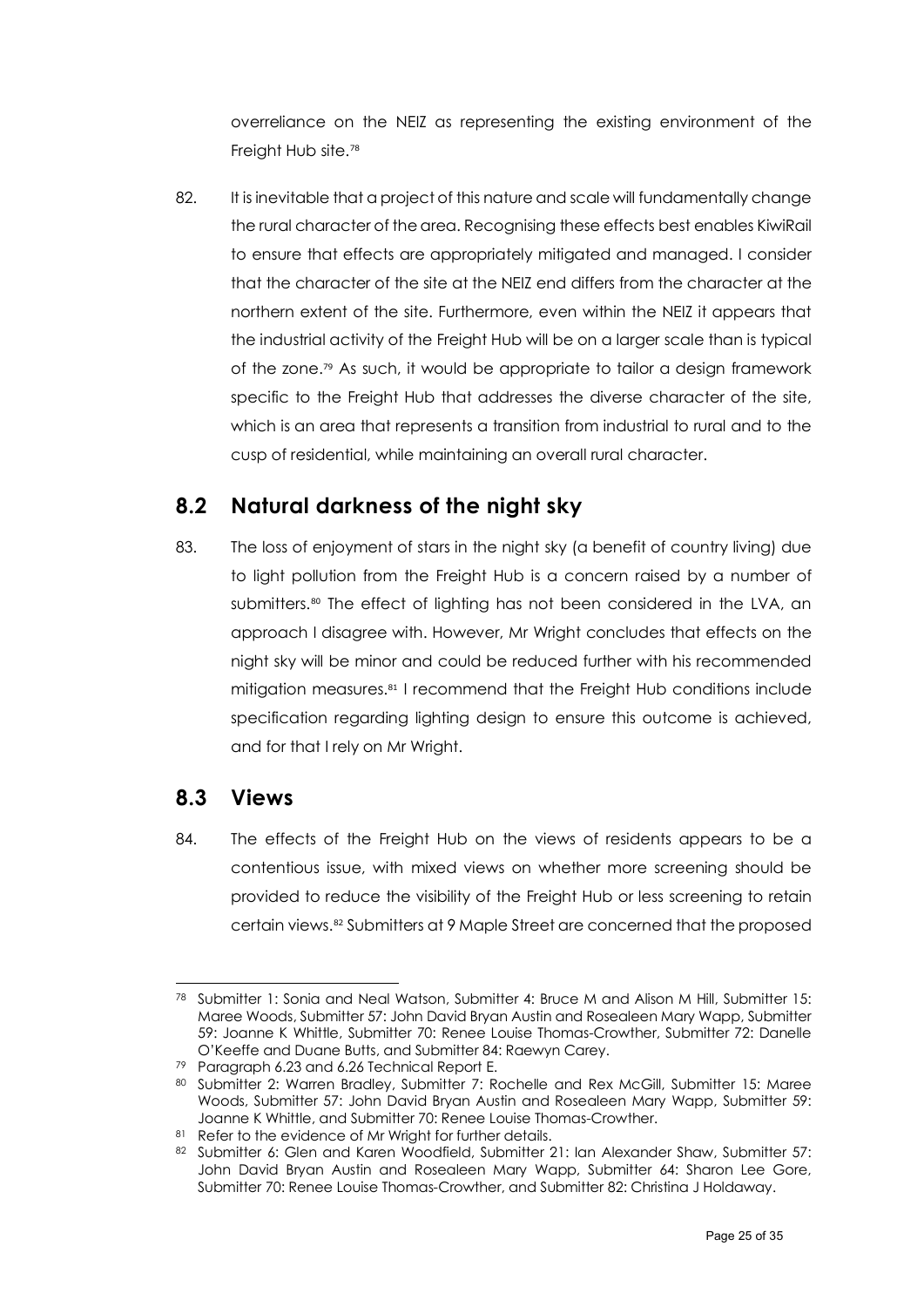noise mitigation bund will block their views of the hills, windmills and trains.<sup>[83](#page-25-2)</sup> It is not entirely clear how the views from individual properties will be affected. The use of visual simulations would assist residents in understanding these effects. I recommend further investigation into the effects from individual properties, and further community consultation during the detailed design process.

85. Concerns regarding the aerial views of the Freight Hub have also been raised as the Freight Hub will be located on the main flight path into Palmerston North. [84](#page-25-3) Primarily the submitter is concerned that the first impression of the Manawatū will be negatively influenced by the large industrial scale of the Freight Hub. It is not unusual for airports to be co-located with industrial or commercial areas due to the nature of their activities (i.e. issues with noise and safety make airports less compatible with residential development). This is already the case in Palmerston North, with the airport being adjacent the NEIZ.

#### <span id="page-25-0"></span>**8.4 Visual graphics**

86. In the submissions an issue is raised regarding the difficulty of visualising the Freight Hub and, therefore, the ability of giving appropriate community feedback.[85](#page-25-4) As I have discussed previously, visual simulations have not been provided. They are helpful tools for understanding visual effects, particularly for projects of this scale, and their absence is a disadvantage for submitters.

### <span id="page-25-1"></span>**8.5 Landscape and visual amenity effects**

- 87. General concerns regarding the effects of the Freight Hub on the landscape and visual amenity have been highlighted by various submitters, [86](#page-25-5) with a specific concern that KiwiRail has not developed effective methods to avoid, remedy or mitigate these effects to an appropriate level.<sup>[87](#page-25-6)</sup>
- 88. The Freight Hub will result in high to moderate-high effects on landscape character and visual amenity, with mitigation of these effects partially relying on early mitigation planting, which may not necessarily be practical (especially along Sangsters Road).

<sup>83</sup> Submitter 6: Glen and Karen Woodfield.

<span id="page-25-3"></span><span id="page-25-2"></span><sup>84</sup> Submitter 72: Danelle O'Keeffe and Duane Butts.

<span id="page-25-4"></span><sup>85</sup> Submitter 59: Joanne K Whittle.

<span id="page-25-5"></span><sup>86</sup> Submitter 36: Helen S Thompson, Submitter 37: Ian Harvey, Submitter 38: Logan Harvey, Submitter 61: Peter Gore and Dale O'Reilly, and Submitter 90: Justine Jensen.

<span id="page-25-6"></span><sup>87</sup> Submitter 61: Peter Gore and Dale O'Reilly.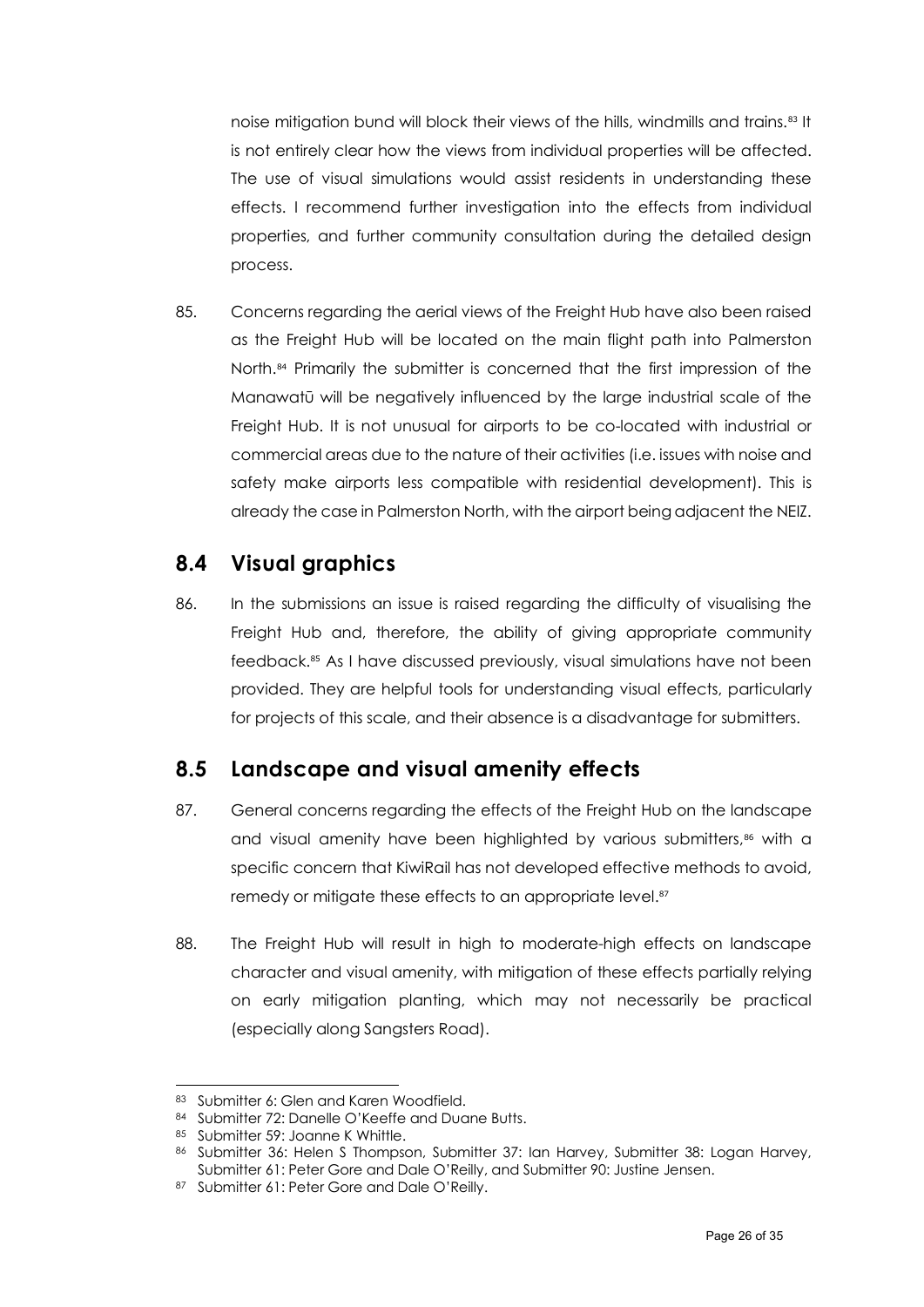89. Some submissions regard the Freight Hub as improving the visual amenity and ecology of the area.[88](#page-26-2) It appears that these submissions reflect the LVA conclusions that there will be positive effects for landscape character, natural character and visual amenity.[89](#page-26-3) I disagree with these conclusions.

### <span id="page-26-0"></span>**8.6 Historic values**

90. Effects on heritage values have been raised as an issue in the submissions. It has been highlighted that potential archaeological sites, and effects on these sites, have not been acknowledged, including potential effects on the historic Glaxo factory.[90](#page-26-4) The AEE notes the Glaxo Factory as a "*physical monument to an important story of technological and commercial development that transcends New Zealand's borders.*"[91](#page-26-5) This historic building, along with other potentially historical sites, are not assessed as part of the landscape character effects assessment. It is my view that further consideration be given to historical, and potentially historical, sites and buildings within the designation to appropriately address effects of the Freight Hub on these historic values.

#### <span id="page-26-1"></span>**8.7 Cultural values**

91. Submitters highlight issues regarding cultural values,<sup>[92](#page-26-6)</sup> including cultural values not being reflected in the Freight Hub's objectives and design,<sup>[93](#page-26-7)</sup> and the need for a cultural impact assessment to be completed.<sup>[94](#page-26-8)</sup> It is my view that it would be helpful for a cultural impact assessment to be undertaken, as well as further consultation with mana whenua during detailed design, to fully understand landscape character effects and appropriately incorporate cultural values into the Freight Hub design.

<span id="page-26-2"></span><sup>88</sup> Submitter 23: Mike Tate and Zaneta Park, and Submitter 74: Arthur George Park.

<span id="page-26-3"></span><sup>89</sup> Paragraph 4, 7, 10, 6.17, 6.27, 6.42, 6.43, 6.44, 6.49, 6.51, 6.52, 6.53, 6.65, 6.75, 6.95, 7.1, 7.2, 7.6 and 7.7 Technical Report E.

<span id="page-26-4"></span><sup>90</sup> Submitter 61: Peter Gore and Dale O'Reilly.

<span id="page-26-5"></span><sup>91</sup> Paragraph 5.2.7.3 AEE.

<span id="page-26-6"></span><sup>92</sup> Submitter 51: Manawatu District Council, Submitter 64: Sharon Lee Gore, Submitter 69: Te Ao Turoa Environmental Centre/Bestcare Whakapai Hauora Charitable Trust Mandated Iwi Authority for Rangitāne o Manawatū,,and Submitter 81: Dianne M C Tipene.

<span id="page-26-8"></span><span id="page-26-7"></span><sup>93</sup> Submitter 96: Te Runanga o Raukawa.

<sup>94</sup> Submitter 51: Manawatu District Council and Submitter 69: Te Ao Turoa Environmental Centre/Bestcare Whakapai Hauora Charitable Trust Mandated Iwi Authority for Rangitāne o Manawatū.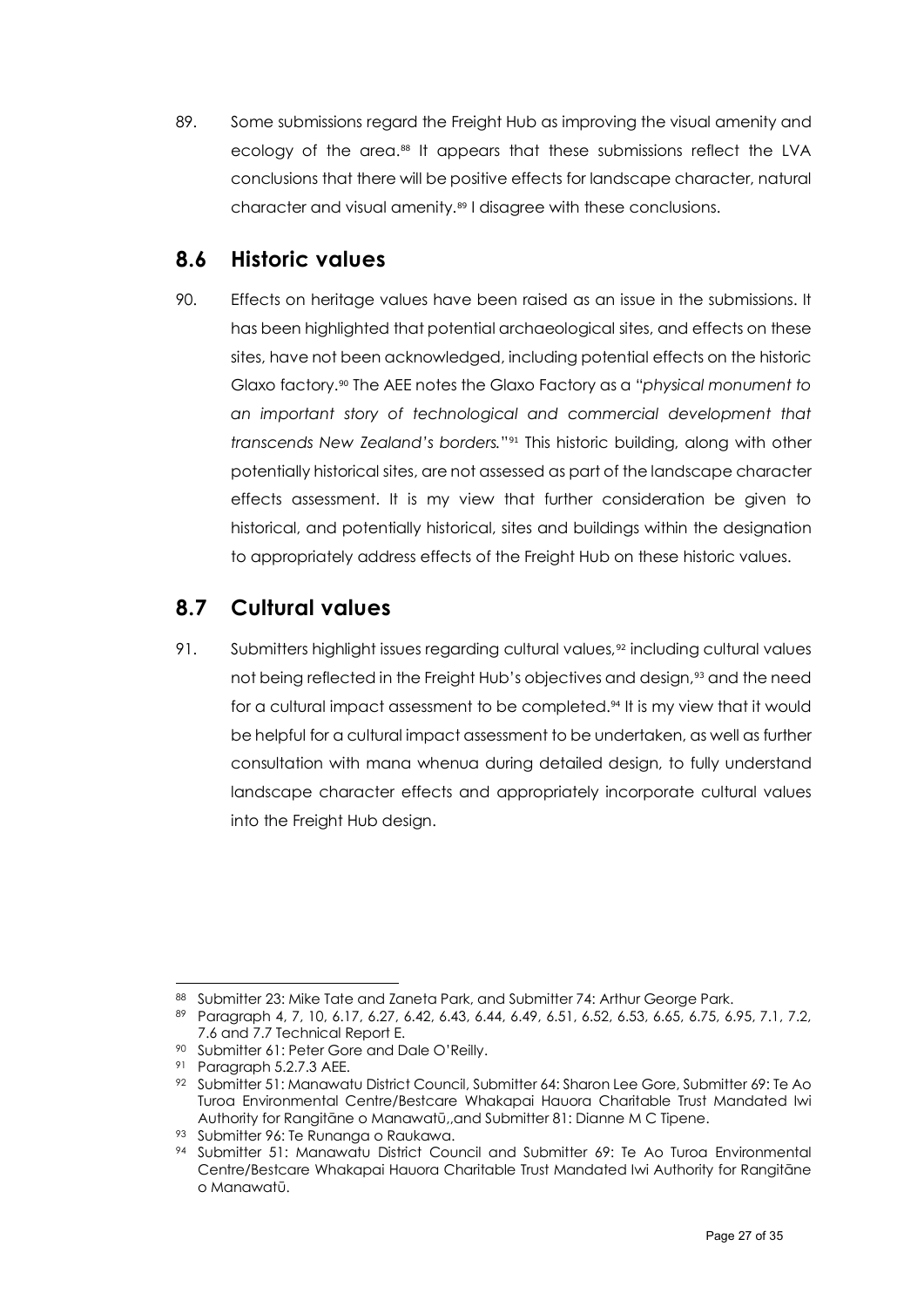#### <span id="page-27-0"></span>**8.8 Iwi collaboration**

92. Iwi collaboration has been identified as a topic in the submissions,<sup>[95](#page-27-4)</sup> with requests that iwi who hold mana whenua over the area to be able to work collaboratively with KiwiRail on the Freight Hub design.<sup>[96](#page-27-5)</sup> The project includes conditions which provide for engagement with mana whenua on design,<sup>[97](#page-27-6)</sup> this is one option for addressing this issue.

#### <span id="page-27-1"></span>**8.9 Community consultation**

93. Some submissions raise concerns over lack of consultation.<sup>[98](#page-27-7)</sup> The LVA acknowledges that further investigation is required for addressing visual amenity effects for individual residences, and I consider that additional consultation with these residents and the wider community is necessary.

#### <span id="page-27-2"></span>**8.10 Landscape planting**

94. Several submitters support the planting of native trees as part of the Freight Hub,<sup>[99](#page-27-8)</sup> while one submitter has concerns that the Freight Hub will result in the loss of trees.<sup>[100](#page-27-9)</sup> While a small number of existing trees may need to be removed, overall, the proposed mitigation planting will increase the density of planting in the area. Landscape planting will be helpful in mitigating some effects of the Freight Hub, however, the landscape character of the area will fundamentally change, with high to moderate-high effects assessed for landscape character and visual amenity, even with landscape planting. I recommend conditions specifying the early implementation of planting, as far as practicably possible.

#### <span id="page-27-3"></span>**8.11 Timing of mitigation planting**

95. The importance of implementing mitigation planting early is identified in the submissions.<sup>[101](#page-27-10)</sup> Early mitigation planting is particularly important for screening

<span id="page-27-4"></span><sup>95</sup> Submitter 14: Nga Kaitiaki O Ngati Kauwhata Incorporated, Submitter 49: Ngati Turanga, Submitter 66: Andrew Wotton, and Submitter 69: Te Ao Turoa Environmental Centre/Bestcare Whakapai Hauora Charitable Trust Mandated Iwi Authority for Rangitāne o Manawatū.

<span id="page-27-5"></span><sup>96</sup> Submitter 14: Nga Kaitiaki O Ngati Kauwhata Incorporated, Submitter 49: Ngati Turanga, and Submitter 96: Te Runanga o Raukawa.

<span id="page-27-6"></span><sup>97</sup> Appendix C (updated s92), Condition 26-28.

<span id="page-27-7"></span><sup>98</sup> Submitter 6: Glen and Karen Woodfield, and Submitter 72: Danelle O'Keeffe and Duane Butts.

<span id="page-27-8"></span><sup>99</sup> Submitter 23: Mike Tate and Zaneta Park, Submitter 57: John David Bryan Austin and Rosealeen Mary Wapp, and Submitter 74: Arthur George Park.

<span id="page-27-9"></span><sup>100</sup> Submitter 22: Fiona Hurly.

<span id="page-27-10"></span><sup>101</sup> Submitter 57: John David Bryan Austin and Rosaleen Mary Wapp.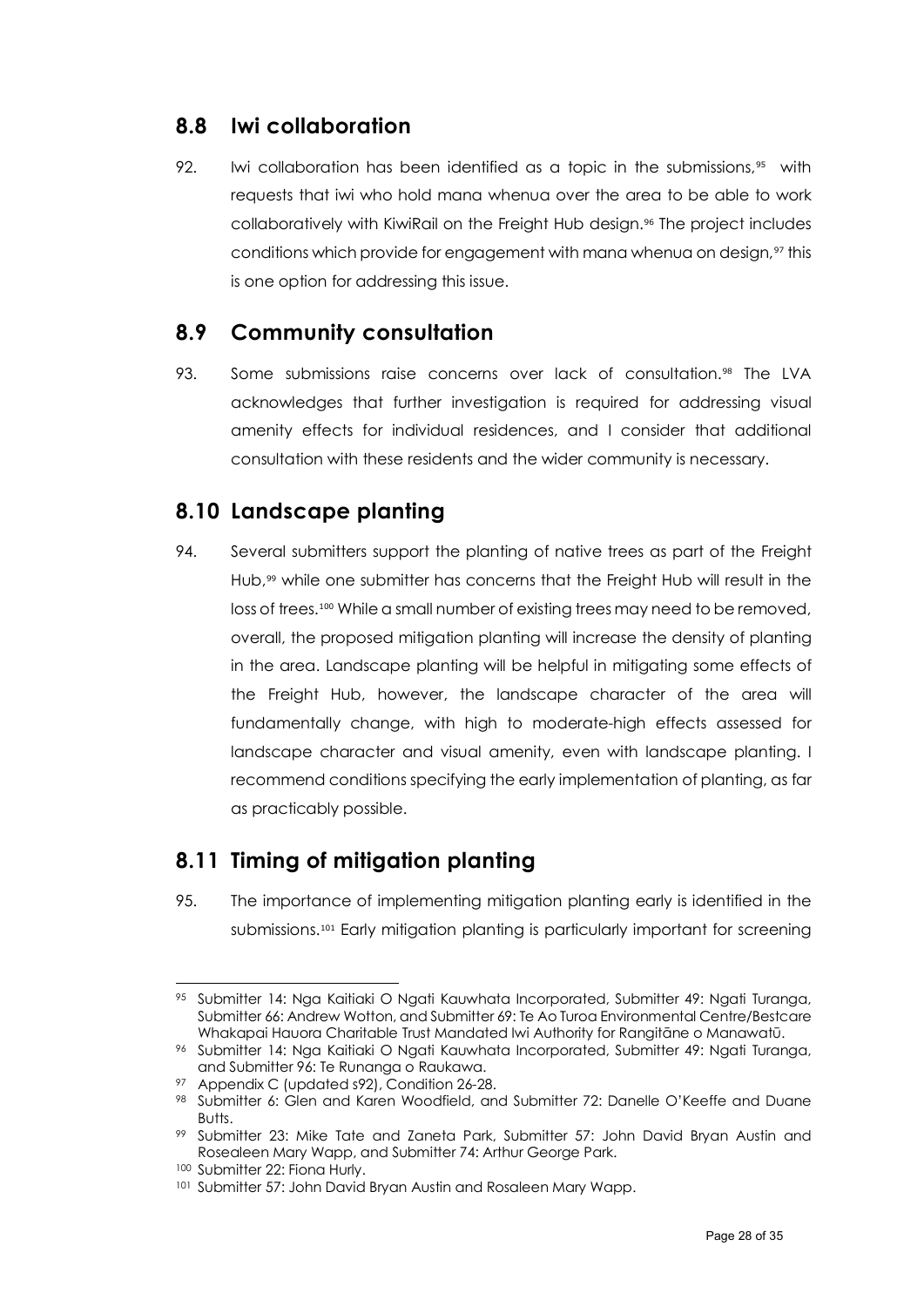the noise barrier wall, earthworks, buildings, and other structures. I recommend conditions regarding timing of planting to ensure plants are of a height to mitigate the adverse effects of buildings once they are constructed.

#### <span id="page-28-0"></span>**8.12 Planting maintenance**

96. One submitter highlights the current issue of maintenance along railway lines, with weeds often being present.<sup>[102](#page-28-3)</sup> The NEI Design Guide specifies ongoing maintenance of buffer areas. This standard is appropriate for this project and I recommend that this is captured in the Freight Hub conditions.

### <span id="page-28-1"></span>**8.13 Conditions**

97. Some submitters have identified issues regarding the conditions, [103](#page-28-4) including the need for specific, measurable and monitorable conditions to address adverse effects, including those on landscape and amenity values, so that effects are appropriately mitigated to meet relevant objectives and policies.[104](#page-28-5) I recommend that the Freight Hub conditions are strengthened so that adverse effects of the Freight Hub on landscape character, natural character and visual amenity are appropriately mitigated and managed (I elaborate on my recommendations further below).

### <span id="page-28-2"></span>**8.14 Alternative options**

98. In the submissions, questions have been raised regarding the assessment of alternatives, with one submitter stating that KiwiRail has not given consistent consideration to the visual and landscape components between Option 3 and Option  $4.105$  $4.105$  I am limited in my ability to comment on the various alternative options having not carried out site visits to the alternative locations. However, in my view the Freight Hub would result in fundamental changes to any of these sites due to the scale and nature of the project. As such, I have provided several recommended conditions which address the effects of the Freight Hub on the landscape.

<sup>102</sup> Submitter 57: John David Bryan Austin and Rosaleen Mary Wapp.

<span id="page-28-4"></span><span id="page-28-3"></span><sup>103</sup> Submitter 57: John David Bryan Austin and Rosaleen Mary Wapp, and Submitter 59: Joanne K Whittle.

<span id="page-28-5"></span><sup>104</sup> Submitter 59: Joanne K Whittle.

<span id="page-28-6"></span><sup>105</sup> Submitter 72: Danelle O'Keeffe and Duane Butts.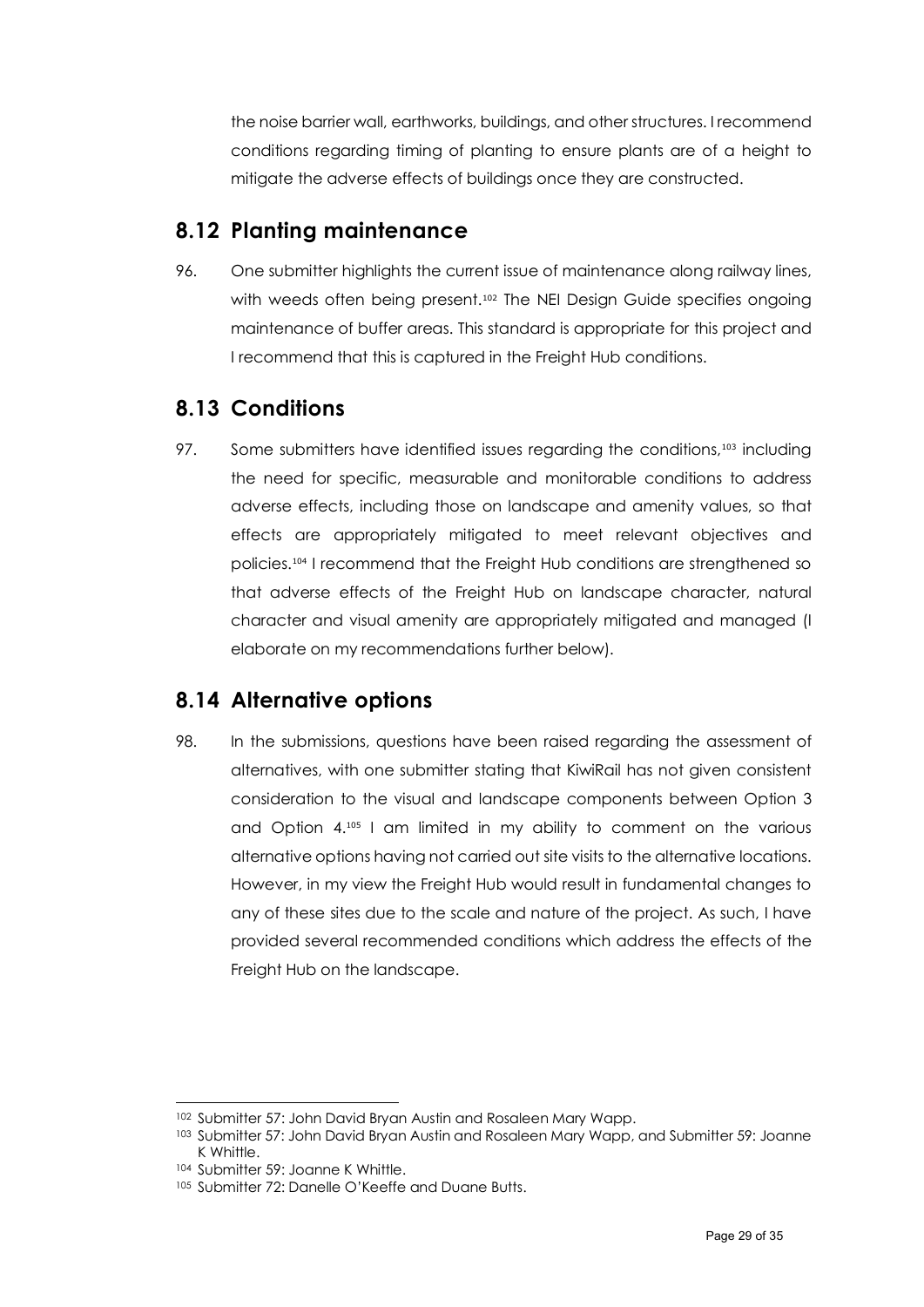## <span id="page-29-0"></span>**9 Draft Requirement Conditions**

99. Several recommendations and desired design outcomes have been provided in the LVA,[106](#page-29-2) however, these are not clearly incorporated into the draft conditions advanced by KiwiRail. I recommend that the mitigation measures suggested in the LVA are incorporated into the conditions to ensure they are considered during detailed design.

#### <span id="page-29-1"></span>**9.1 Design framework**

- 100. Several of the issues I have raised correlate with matters highlighted in Ms Linzey's evidence. Together with Ms Linzey I recommend the creation of a design framework specific to the Freight Hub which would provide an opportunity for an integrated, iterative approach to addressing potential effects identified by the various specialists (including social, noise, lighting and transport), as well as landscape effects.
- 101. I consider that such a framework would ideally be presently available to enable comment to be made on the framework as part of the s42A Planning Assessment. It is my view that prioritisation of the creation of the design framework is important for addressing issues raised regarding design development and mitigation.
- 102. A key benefit of the design framework is that it could provide an opportunity to address issues raised regarding the appropriateness of proposed mitigation measures, the uncertainty of the project, and to resolve matters relating to consultation and affected properties, as well as historic and cultural values. A design framework would set out the overarching design principles that would shape the project and enable specific design responses to be developed over time as KiwiRail progress with design and project stages.
- 103. As such, I recommend establishing guiding design principles which inform or define outcomes of the developed design, including construction phases and staged development.
- 104. The expectation, which can be reinforced by conditions on the designation, is that principles and outcomes established in the design framework will be a guiding document used to inform the design, construction and operation of

<span id="page-29-2"></span><sup>106</sup> Paragraph 10, 11, 6.25, 6.53, 6.6, 6.77, 6.84 and 7.8 Technical Report E and Section 92 response.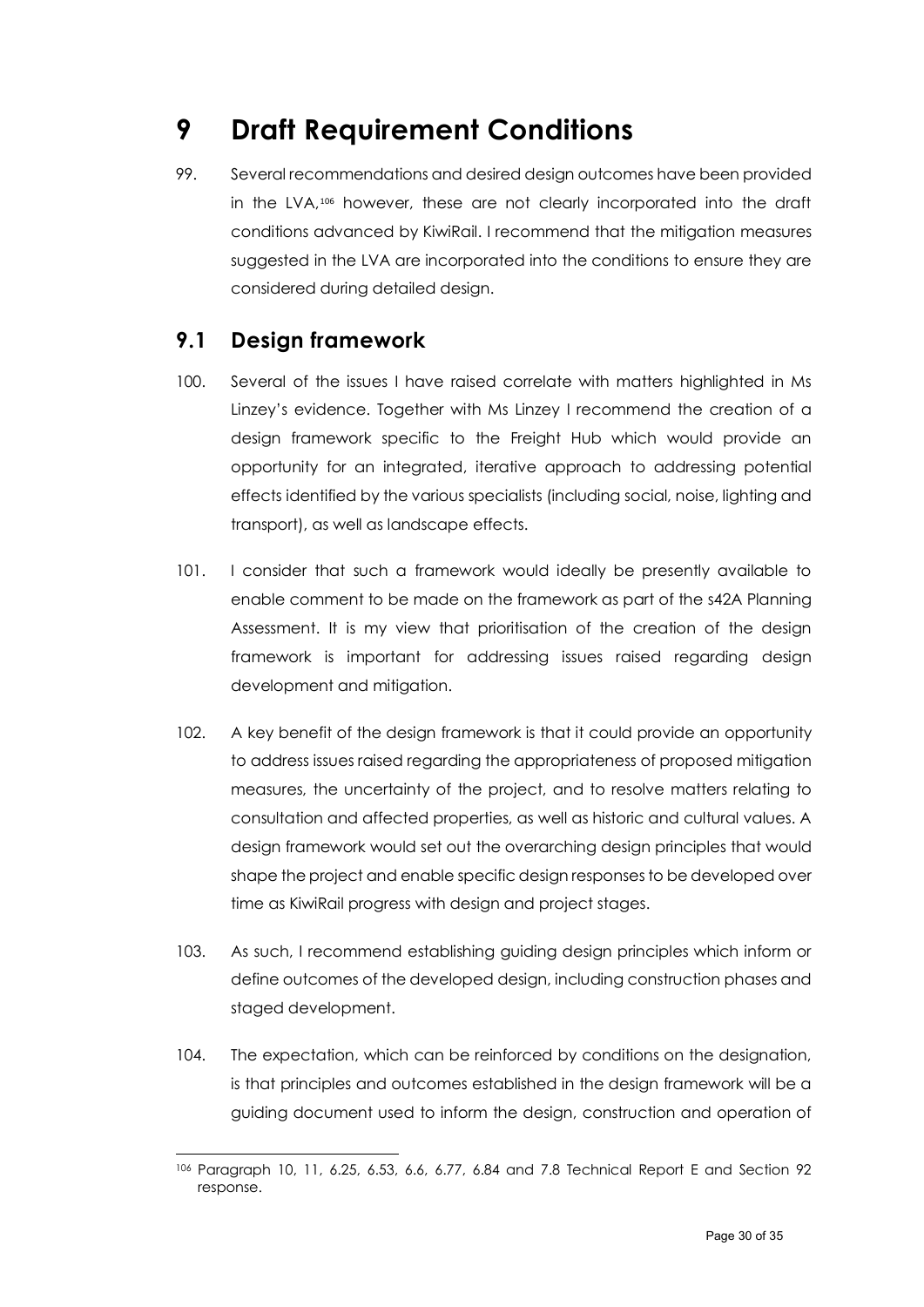the site at various stages, which will need to be demonstrated in the various management plans and outline plans for the designation.

- 105. At a minimum, Ms Linzey and I consider that establishing design principles and outcomes for elaboration and inclusion within the design framework should address the principles expressed below:
	- Whole of landscape approach to appropriately integrate the Freight Hub with its immediate and wider landscape setting.
	- Maximisation of beneficial outcomes for natural character, rural character and visual amenity, to complement a high quality landscape.
	- Maintenance and/or enhancement of amenity values in the wider landscape, including the sensory appreciation of the rural landscape (including but not limited to visual aspects).
	- Noise mitigation measures and the potential outcomes of such measures, to have particular regard of visual amenity, outlook and privacy, and landscape character.
	- Integrated lighting design, to have particular regard of visual amenity, landscape character and natural darkness of the night sky.
	- Building and structure design to reflect the rural character of the context.
	- Community identity and place, including opportunities to reflect the context of place and/or cultural and historical values of place.
	- Community connectivity through and around the site.
	- Pedestrian and cycle access around the site and to/from the Bunnythorpe community area.
- 106. I consider that mana whenua should also be provided the opportunity to have input into the guiding principles of the design framework, to ensure cultural values are appropriately addressed (noting that a cultural impact assessment has not been carried out to date).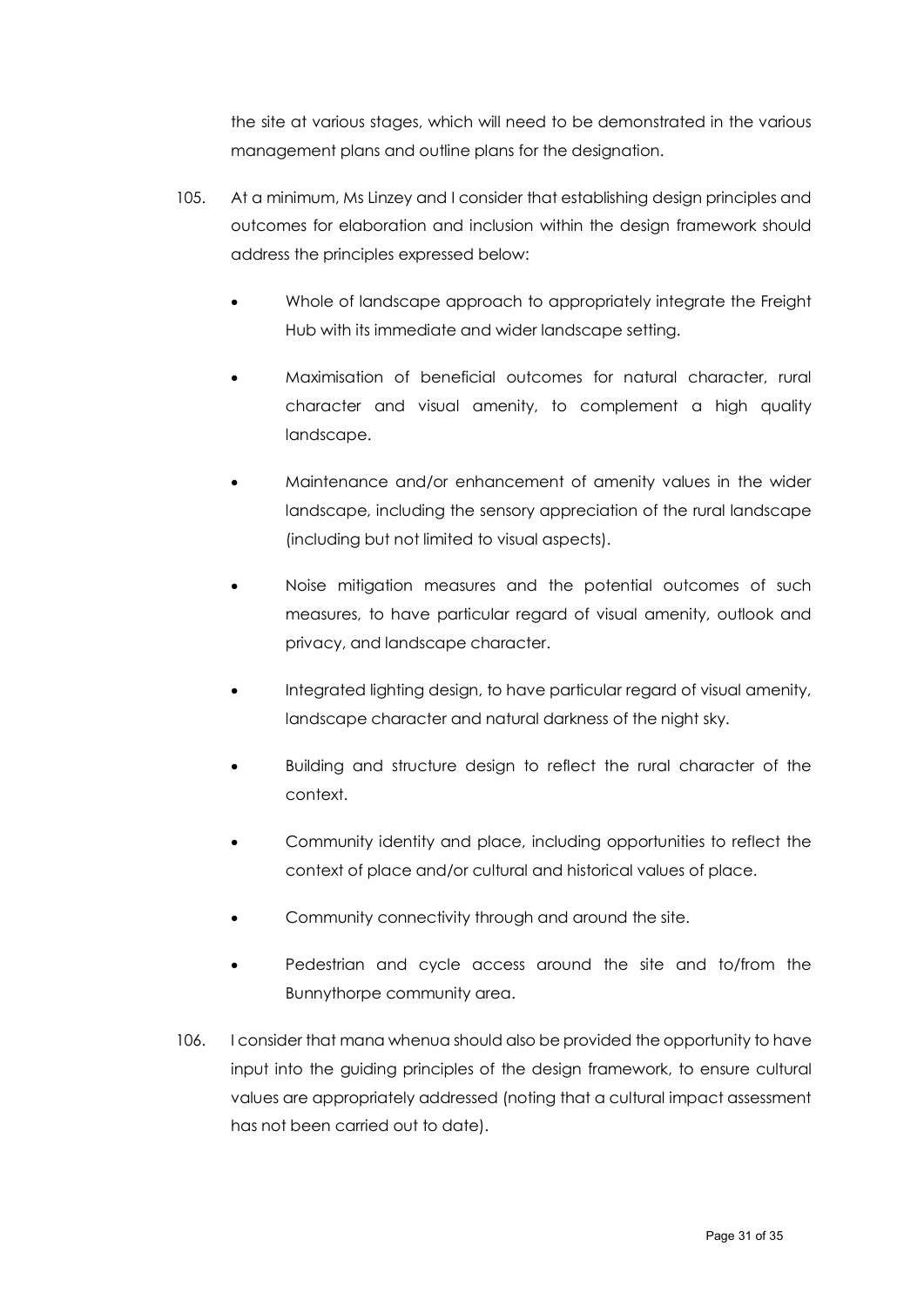### <span id="page-31-0"></span>**9.2 Landscape plan**

- 107. I recommend several additional conditions to address issues I have raised, including the following (noting that some of these matters may be appropriate matters to be included within the Landscape plan, while others may be appropriate as discrete conditions):
	- The Landscape Plan shall reflect the design principles and design outcomes contained in the design framework.
	- Earthworks shall integrate with surrounding, existing contours as far as practicable and shall be of a suitable gradient to enable planting where proposed planting is specified.
	- Any proposed new landscape or visual amenity planting shall be implemented as soon as reasonably practicable and completed before the construction of buildings within the designation.
	- Require minimum building setbacks of 30 metres along Richardsons Line, and 8 metres along Railway Road and Roberts Line. Require minimum building setbacks from the new perimeter road or marshalling yard of 40 metres.
	- The design of noise mitigation structures (including the height, material, finishing details and location of structures) shall have minimum effects on landscape character and visual amenity.
	- Mitigation planting shall be planted in front of all noise mitigation walls and shall include taller species at the wall edge of the planting area, with lower growing shrubs and groundcovers at the exterior edge of the planting to allow an impression of open space when viewed from outside the Freight Hub.
	- All planting and fencing shall be maintained to a high standard by KiwiRail at all times to complement a high quality image (including but not limited to: weed control, removal of litter and vandalism, maintenance of plants to ensure clear pathways and sightlines, replacement of dead plants).
	- Building profiles and rooflines shall be consistent with rural architecture.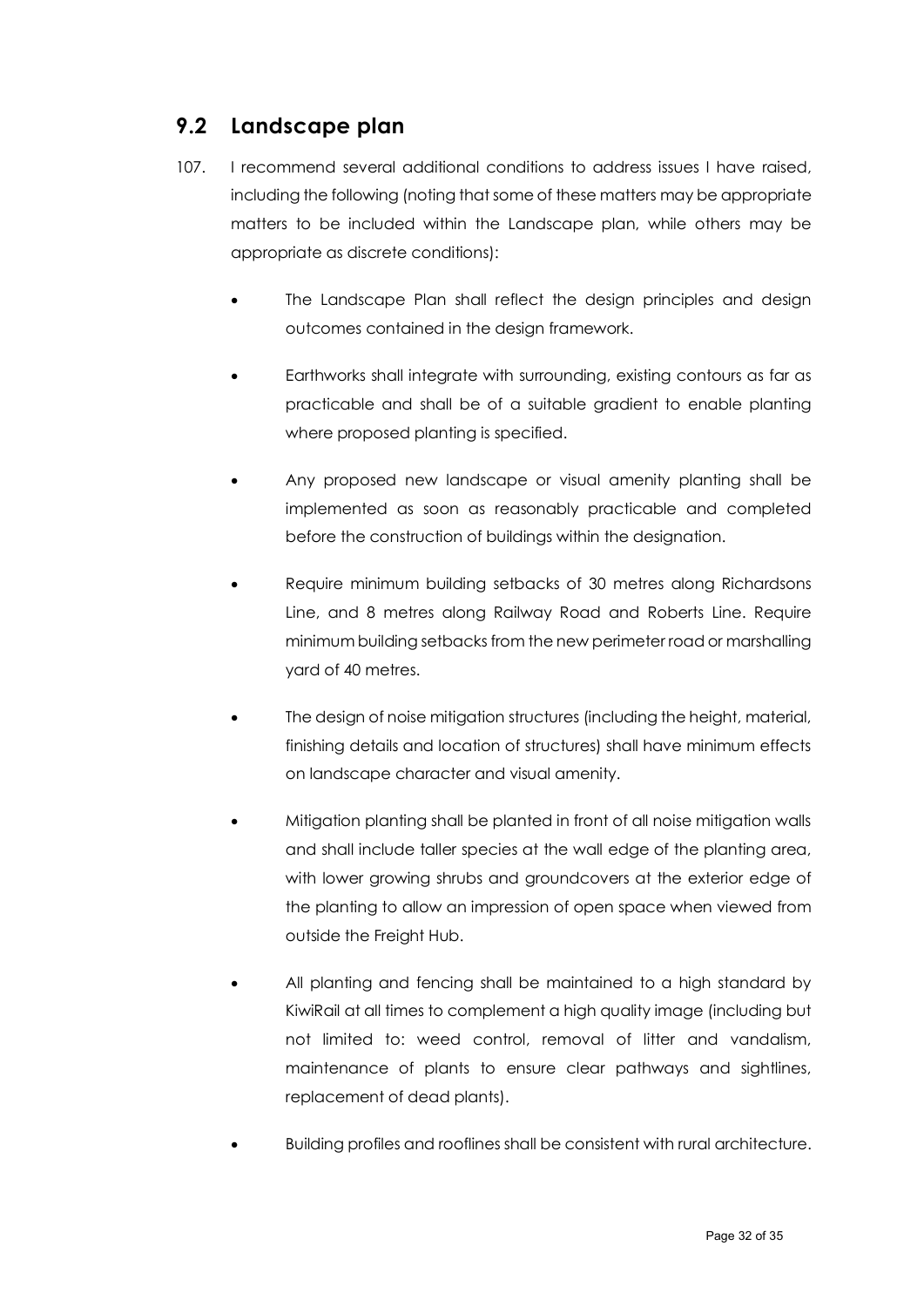- Connections shall be provided between the designation footpaths and cycleways with local linkages or paths outside the designation.
- At least one naturalised water channel shall be constructed within the designation, which has a minimum length of 445m, and shall be designed to mitigate adverse effects on ecology and natural character.
- Stormwater ponds shall be designed to appear as natural features and to enhance local biodiversity as far as practicable.
- Adverse effects on archaeological sites, historic buildings and potentially historic buildings within the designation shall be mitigated.
- Adverse effects on natural character shall be investigated further and mitigation measures implemented to ensure natural character is preserved and protected.
- Adverse effects on visual amenity shall be mitigated, including, but not limited to, between Richardson's Line to 873 Roberts Line, properties along Te Ngaio Road east of Maple Street, Maple Street, 163 Clevely Line west, and residential properties directly alongside the NIMT.

### <span id="page-32-0"></span>**9.3 Planting establishment plan**

- 108. I recommend the following regarding a Planting Establishment Plan.
- 109. A Planting Establishment Plan must be provided prior to commencement of construction and must demonstrate how the following requirements will be met:
	- all proposed new landscape or visual amenity planting (other than planting along Sangsters Road) shall be completed at least three (3) years in advance of bulk earthworks associated with construction of the Freight Hub floor.
	- all proposed new landscape or visual amenity planting along Sangsters Road shall be completed prior to bulk earthworks associated with construction of the Freight Hub floor commencing.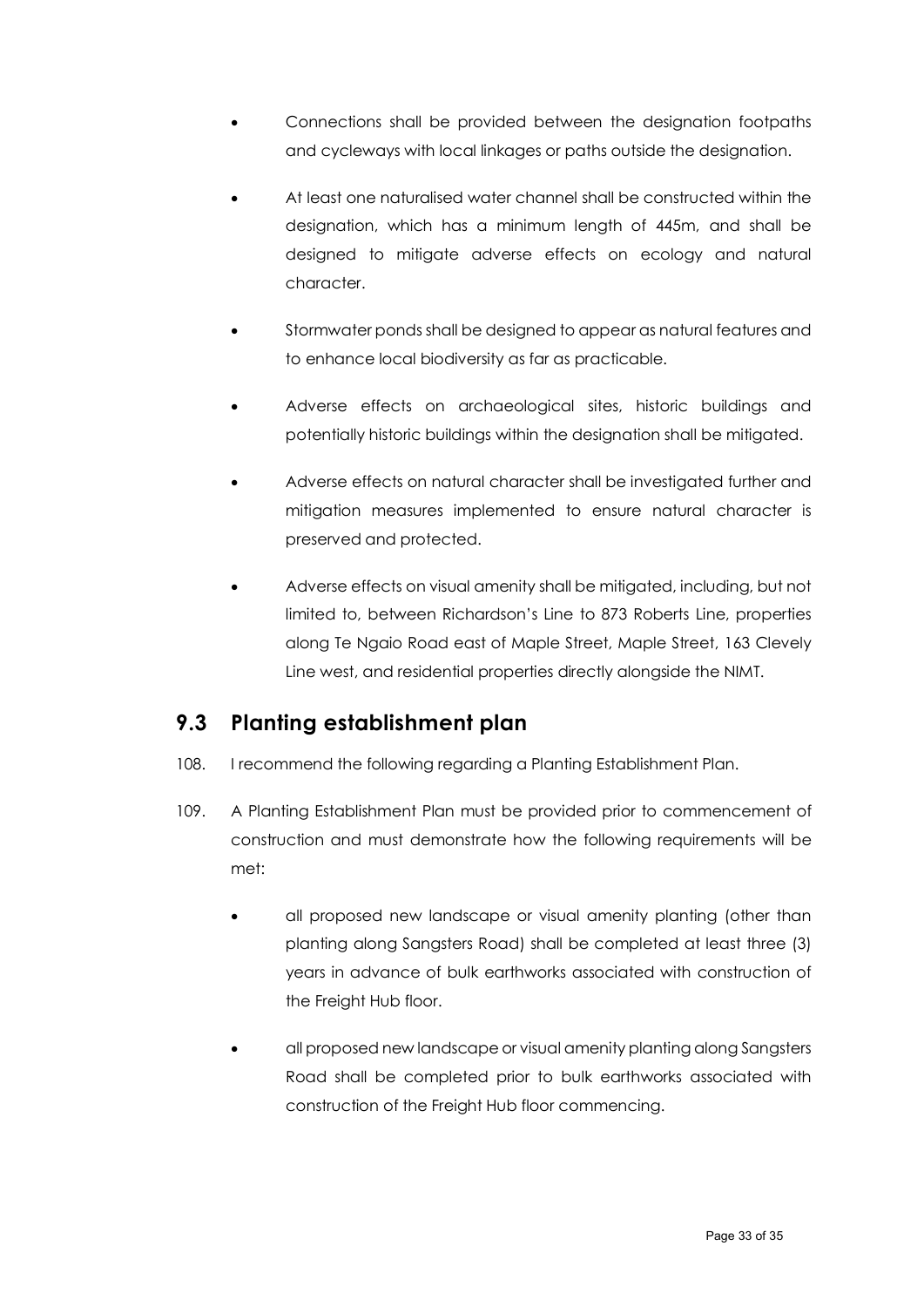- all proposed new planting shall commence in the first planting season following the completion of each stage, or discrete location of, construction works.
- as a minimum, trees must reach a height at maturity of 10 metres and shrubs to reach a minimum height at maturity of 6 metres, except where these could create adverse effects to the National Grid within the designation.
- all planting must achieve at least an 80 percent canopy cover, with at least 70 percent of tall tree species reaching a height of 10 metres, within 10 years of being planted.<sup>[107](#page-33-1)</sup>
- 110. Further, the Planting Establishment Plan shall:
	- Specify plant size (at time of planting), numbers of each species, plant location and plant spacings.
	- Specify planting methods, including ground preparation, mulching and any trials.
	- Specify appropriate plant and animal pest management strategies.
	- Specify growing conditions that will ensure the successful establishment, growth and on-going viability of planting.

# <span id="page-33-0"></span>**10 Conclusions**

- 111. I have identified several issues regarding the assessment of effects on landscape character, natural character and visual amenity. It is my view that although the selected site is not necessarily an inappropriate location for the Freight Hub, the landscape will fundamentally change due to the scale and nature of the activity in the proposed rural setting. The Freight Hub will cause extensive adverse effects that will require appropriate mitigation and management.
- 112. Accordingly, I disagree that the Freight Hub will result in positive effects, and I disagree with the positive moderate natural character effects conclusion of

<span id="page-33-1"></span><sup>107</sup> Paragraph 6.64 and 6.82 Technical Report E.